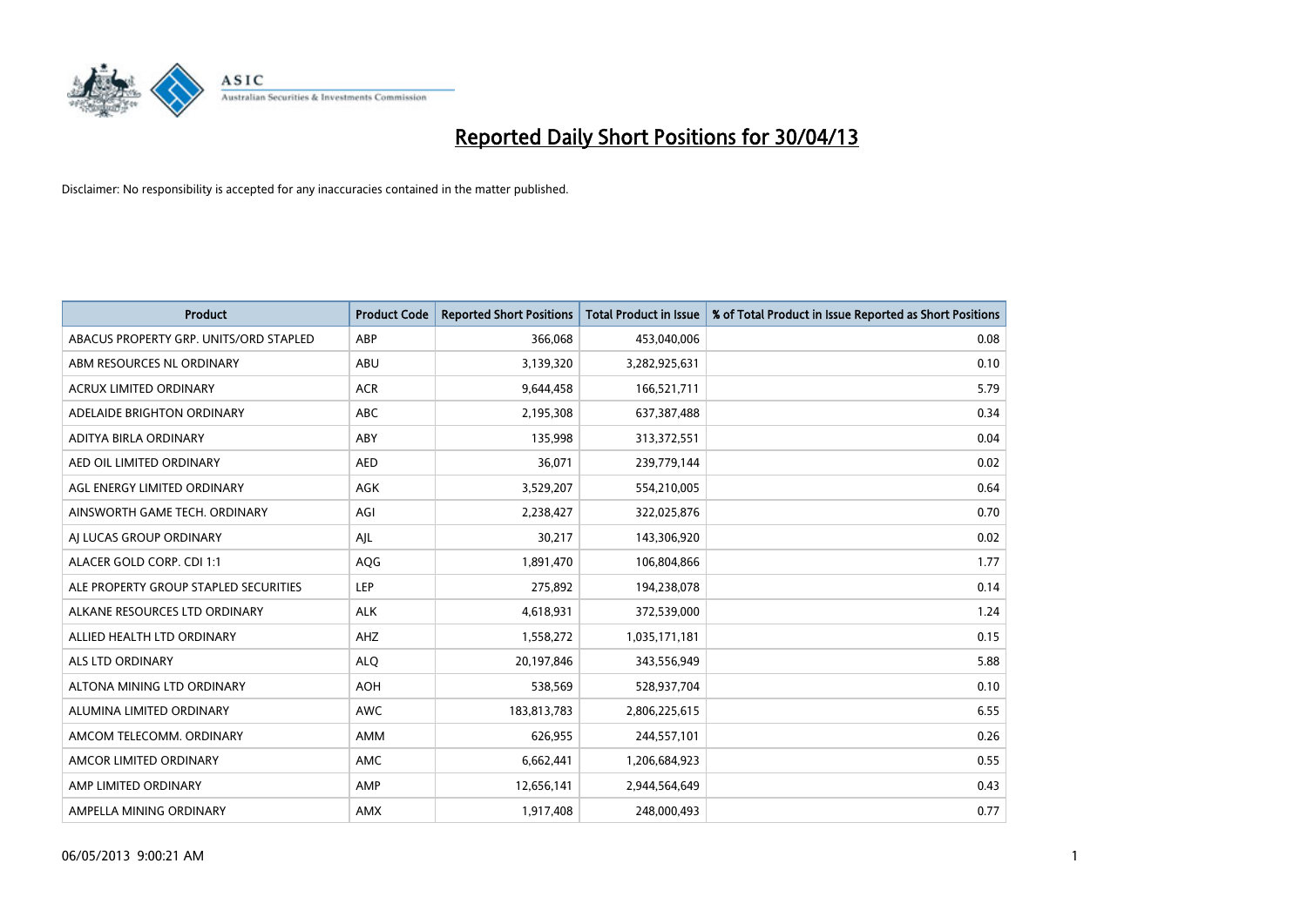

| <b>Product</b>                            | <b>Product Code</b> | <b>Reported Short Positions</b> | <b>Total Product in Issue</b> | % of Total Product in Issue Reported as Short Positions |
|-------------------------------------------|---------------------|---------------------------------|-------------------------------|---------------------------------------------------------|
| ANGLOGOLD ASHANTI CDI 5:1                 | AGG                 | 256                             | 89,207,765                    | 0.00                                                    |
| ANSELL LIMITED ORDINARY                   | <b>ANN</b>          | 11,141,806                      | 130,841,339                   | 8.52                                                    |
| ANTARES ENERGY LTD ORDINARY               | AZZ                 | 346,216                         | 257,000,000                   | 0.13                                                    |
| ANZ BANKING GRP LTD ORDINARY              | ANZ                 | 4,965,617                       | 2,743,749,158                 | 0.18                                                    |
| APA GROUP STAPLED SECURITIES              | APA                 | 10,262,901                      | 835,750,807                   | 1.23                                                    |
| APN NEWS & MEDIA ORDINARY                 | <b>APN</b>          | 16,475,838                      | 661,526,586                   | 2.49                                                    |
| AQUARIUS PLATINUM. ORDINARY               | <b>AOP</b>          | 11,153,732                      | 486,851,336                   | 2.29                                                    |
| AQUILA RESOURCES ORDINARY                 | <b>AQA</b>          | 12,397,230                      | 411,804,442                   | 3.01                                                    |
| ARAFURA RESOURCE LTD ORDINARY             | <b>ARU</b>          | 357,061                         | 441,270,644                   | 0.08                                                    |
| ARB CORPORATION ORDINARY                  | ARP                 | 210,276                         | 72,481,302                    | 0.29                                                    |
| ARDENT LEISURE GROUP STAPLED SECURITIES   | AAD                 | 3,981,275                       | 397,803,987                   | 1.00                                                    |
| ARISTOCRAT LEISURE ORDINARY               | ALL                 | 7,910,608                       | 551,418,047                   | 1.43                                                    |
| ARRIUM LTD ORDINARY                       | ARI                 | 6,274,351                       | 1,355,433,903                 | 0.46                                                    |
| ASCIANO LIMITED ORDINARY                  | <b>AIO</b>          | 10,643,142                      | 975,385,664                   | 1.09                                                    |
| ASG GROUP LIMITED ORDINARY                | ASZ                 | 1,434,286                       | 206,720,839                   | 0.69                                                    |
| ASPEN GROUP ORD/UNITS STAPLED             | APZ                 | 22,564                          | 1,192,665,422                 | 0.00                                                    |
| ASTRO JAP PROP GROUP STAPLED US PROHIBIT. | AJA                 | 98,433                          | 67,211,752                    | 0.15                                                    |
| ASX LIMITED ORDINARY                      | ASX                 | 2,363,844                       | 175,136,729                   | 1.35                                                    |
| ATLAS IRON LIMITED ORDINARY               | AGO                 | 41,094,702                      | 909,718,409                   | 4.52                                                    |
| AUCKLAND INTERNATION ORDINARY             | AIA                 | 49,928                          | 1,322,564,489                 | 0.00                                                    |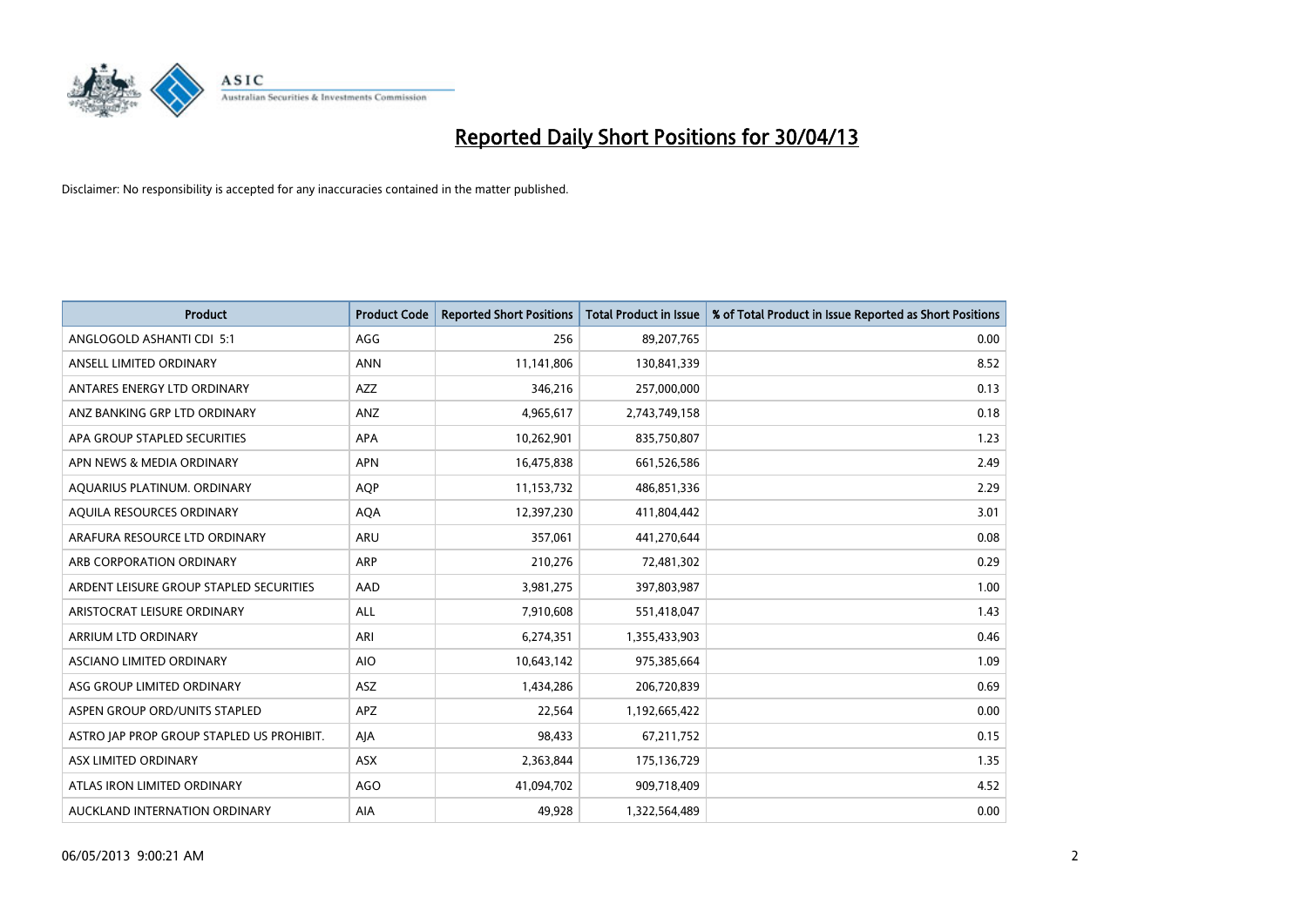

| <b>Product</b>                       | <b>Product Code</b> | <b>Reported Short Positions</b> | <b>Total Product in Issue</b> | % of Total Product in Issue Reported as Short Positions |
|--------------------------------------|---------------------|---------------------------------|-------------------------------|---------------------------------------------------------|
| AURIZON HOLDINGS LTD ORDINARY        | AZJ                 | 7,670,105                       | 2,137,284,503                 | 0.36                                                    |
| AURORA OIL & GAS ORDINARY            | <b>AUT</b>          | 4,232,408                       | 447,885,778                   | 0.94                                                    |
| <b>AUSDRILL LIMITED ORDINARY</b>     | ASL                 | 4,403,434                       | 309,585,297                   | 1.42                                                    |
| AUSENCO LIMITED ORDINARY             | <b>AAX</b>          | 340,432                         | 123,527,574                   | 0.28                                                    |
| <b>AUSTAL LIMITED ORDINARY</b>       | ASB                 | 816,128                         | 346,007,639                   | 0.24                                                    |
| AUSTBROKERS HOLDINGS ORDINARY        | <b>AUB</b>          | 3,831                           | 57,955,632                    | 0.01                                                    |
| AUSTIN ENGINEERING ORDINARY          | ANG                 | 479,708                         | 73,164,403                    | 0.66                                                    |
| AUSTRALAND PROPERTY STAPLED SECURITY | <b>ALZ</b>          | 274,500                         | 578,324,670                   | 0.05                                                    |
| AUSTRALIAN AGRICULT, ORDINARY        | AAC                 | 1,649,639                       | 312,949,029                   | 0.53                                                    |
| <b>AUSTRALIAN EDUCATION UNITS</b>    | <b>AEU</b>          | 4,389                           | 175,465,397                   | 0.00                                                    |
| AUSTRALIAN INFRASTR. UNITS/ORDINARY  | <b>AIX</b>          | 3,015,975                       | 620,733,944                   | 0.49                                                    |
| AUSTRALIAN PHARM, ORDINARY           | API                 | 239,387                         | 488,115,883                   | 0.05                                                    |
| AUTOMOTIVE HOLDINGS ORDINARY         | <b>AHE</b>          | 426,705                         | 260,579,682                   | 0.16                                                    |
| AVIENNINGS LIMITED ORDINARY          | <b>AVJ</b>          | 121,391                         | 274,588,694                   | 0.04                                                    |
| AWE LIMITED ORDINARY                 | AWE                 | 6,726,397                       | 522,116,985                   | 1.29                                                    |
| AZIMUTH RES LTD ORDINARY             | <b>AZH</b>          | 1,470,690                       | 430,626,680                   | 0.34                                                    |
| <b>BANDANNA ENERGY ORDINARY</b>      | <b>BND</b>          | 25, 167, 635                    | 528,481,199                   | 4.76                                                    |
| BANK OF QUEENSLAND. ORDINARY         | <b>BOQ</b>          | 5,311,405                       | 312,878,919                   | 1.70                                                    |
| <b>BASE RES LIMITED ORDINARY</b>     | <b>BSE</b>          | 3,686,284                       | 561,840,029                   | 0.66                                                    |
| BATHURST RESOURCES ORDINARY          | <b>BTU</b>          | 33,125,636                      | 697,247,997                   | 4.75                                                    |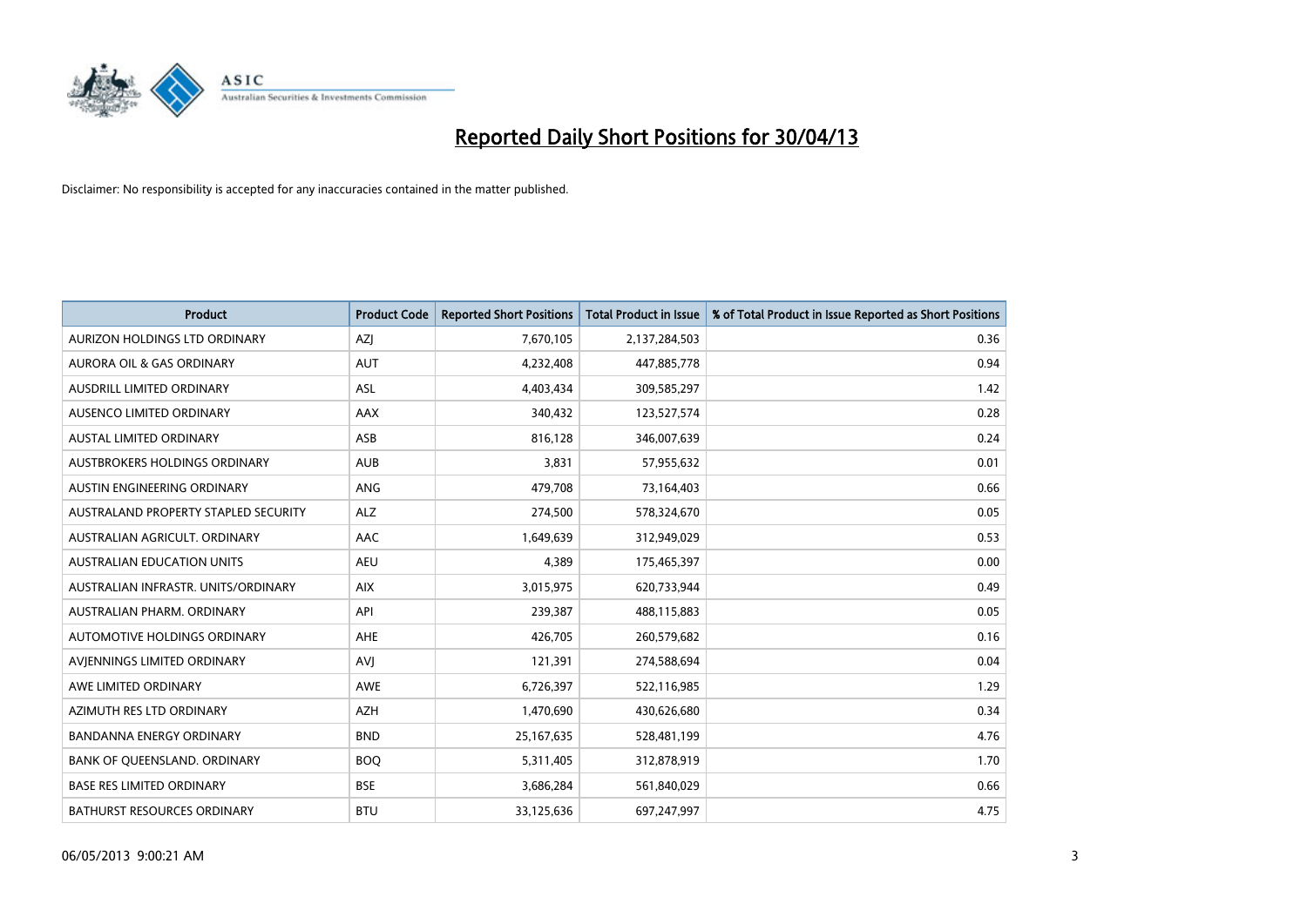

| <b>Product</b>                                | <b>Product Code</b> | <b>Reported Short Positions</b> | <b>Total Product in Issue</b> | % of Total Product in Issue Reported as Short Positions |
|-----------------------------------------------|---------------------|---------------------------------|-------------------------------|---------------------------------------------------------|
| <b>BC IRON LIMITED ORDINARY</b>               | <b>BCI</b>          | 539,859                         | 123,104,384                   | 0.44                                                    |
| BEACH ENERGY LIMITED ORDINARY                 | <b>BPT</b>          | 15,602,515                      | 1,267,805,688                 | 1.23                                                    |
| BEADELL RESOURCE LTD ORDINARY                 | <b>BDR</b>          | 32,141,578                      | 786,477,280                   | 4.09                                                    |
| BENDIGO AND ADELAIDE ORDINARY                 | <b>BEN</b>          | 13,731,259                      | 407,153,612                   | 3.37                                                    |
| BERKELEY RESOURCES ORDINARY                   | <b>BKY</b>          | 118,540                         | 179,393,273                   | 0.07                                                    |
| BHP BILLITON LIMITED ORDINARY                 | <b>BHP</b>          | 13,268,083                      | 3,211,691,105                 | 0.41                                                    |
| <b>BILLABONG ORDINARY</b>                     | <b>BBG</b>          | 12,284,868                      | 478,944,292                   | 2.56                                                    |
| BLACKMORES LIMITED ORDINARY                   | <b>BKL</b>          | 4,303                           | 16,972,069                    | 0.03                                                    |
| <b>BLACKTHORN RESOURCES ORD US PROHIBITED</b> | <b>BTR</b>          | 375,867                         | 164,285,950                   | 0.23                                                    |
| <b>BLUESCOPE STEEL LTD ORDINARY</b>           | <b>BSL</b>          | 7,443,164                       | 558,243,305                   | 1.33                                                    |
| <b>BOART LONGYEAR ORDINARY</b>                | <b>BLY</b>          | 15,513,347                      | 461,163,412                   | 3.36                                                    |
| <b>BORAL LIMITED, ORDINARY</b>                | <b>BLD</b>          | 25,062,088                      | 774,000,641                   | 3.24                                                    |
| <b>BRADKEN LIMITED ORDINARY</b>               | <b>BKN</b>          | 7,206,234                       | 169,240,662                   | 4.26                                                    |
| <b>BRAMBLES LIMITED ORDINARY</b>              | <b>BXB</b>          | 2,525,384                       | 1,557,263,816                 | 0.16                                                    |
| <b>BREVILLE GROUP LTD ORDINARY</b>            | <b>BRG</b>          | 2,002,780                       | 130,095,322                   | 1.54                                                    |
| BRICKWORKS LIMITED ORDINARY                   | <b>BKW</b>          | 6,508                           | 147,818,132                   | 0.00                                                    |
| BROCKMAN MINING LTD ORDINARY                  | <b>BCK</b>          | 90,995                          | 7,894,482,131                 | 0.00                                                    |
| BT INVESTMENT MNGMNT ORDINARY                 | <b>BTT</b>          | 44                              | 274,214,460                   | 0.00                                                    |
| <b>BUCCANEER ENERGY LTD ORDINARY</b>          | <b>BCC</b>          | 1,000,000                       | 1,519,445,371                 | 0.07                                                    |
| <b>BURU ENERGY ORDINARY</b>                   | <b>BRU</b>          | 16,701,220                      | 274,036,429                   | 6.09                                                    |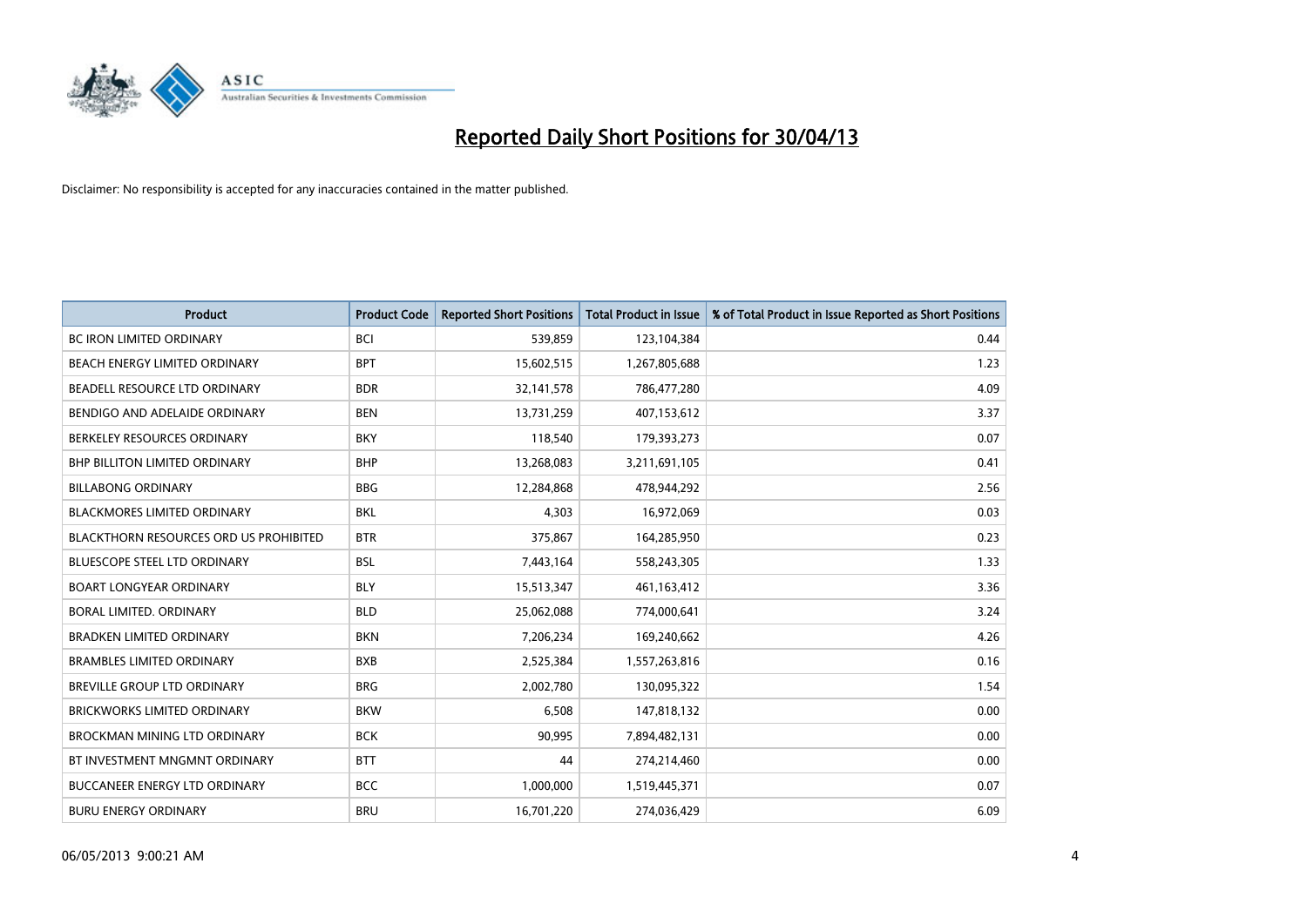

| <b>Product</b>                          | <b>Product Code</b> | <b>Reported Short Positions</b> | <b>Total Product in Issue</b> | % of Total Product in Issue Reported as Short Positions |
|-----------------------------------------|---------------------|---------------------------------|-------------------------------|---------------------------------------------------------|
| <b>BWP TRUST ORDINARY UNITS</b>         | <b>BWP</b>          | 4,021,997                       | 537,753,954                   | 0.75                                                    |
| CABCHARGE AUSTRALIA ORDINARY            | CAB                 | 8,771,939                       | 120,430,683                   | 7.28                                                    |
| <b>CALTEX AUSTRALIA ORDINARY</b>        | <b>CTX</b>          | 3,778,481                       | 270,000,000                   | 1.40                                                    |
| CAPE LAMBERT RES LTD ORDINARY           | <b>CFE</b>          | 973,761                         | 687,283,792                   | 0.14                                                    |
| CARABELLA RES LTD ORDINARY              | <b>CLR</b>          | 153,326                         | 152,361,547                   | 0.10                                                    |
| <b>CARBON ENERGY ORDINARY</b>           | <b>CNX</b>          | 4,533                           | 782,684,355                   | 0.00                                                    |
| <b>CARDNO LIMITED ORDINARY</b>          | CDD                 | 7,242,055                       | 143,726,327                   | 5.04                                                    |
| CARNARVON PETROLEUM ORDINARY            | <b>CVN</b>          | 39,246                          | 934,109,501                   | 0.00                                                    |
| CARSALES.COM LTD ORDINARY               | <b>CRZ</b>          | 3,134,563                       | 236,113,495                   | 1.33                                                    |
| <b>CASH CONVERTERS ORDINARY</b>         | CCV                 | 334,242                         | 423,861,025                   | 0.08                                                    |
| CEDAR WOODS PROP. ORDINARY              | <b>CWP</b>          | 1,006                           | 73,047,793                    | 0.00                                                    |
| CENTRAL PETROLEUM ORDINARY              | <b>CTP</b>          | 749,107                         | 1,440,078,845                 | 0.05                                                    |
| <b>CERAMIC FUEL CELLS ORDINARY</b>      | <b>CFU</b>          | 741,996                         | 1,559,231,320                 | 0.05                                                    |
| CFS RETAIL TRUST GRP STAPLED SECURITIES | <b>CFX</b>          | 60,338,877                      | 2,828,495,659                 | 2.13                                                    |
| CHALLENGER DIV.PRO. STAPLED UNITS       | <b>CDI</b>          | 45,014                          | 214,101,013                   | 0.02                                                    |
| CHALLENGER LIMITED ORDINARY             | <b>CGF</b>          | 2,313,716                       | 532,319,752                   | 0.43                                                    |
| CHANDLER MACLEOD LTD ORDINARY           | <b>CMG</b>          | 150,000                         | 469,679,390                   | 0.03                                                    |
| CHARTER HALL GROUP STAPLED US PROHIBIT. | <b>CHC</b>          | 114,143                         | 302,262,312                   | 0.04                                                    |
| <b>CHARTER HALL RETAIL UNITS</b>        | <b>COR</b>          | 3,139,010                       | 337,582,974                   | 0.93                                                    |
| <b>CHORUS LIMITED ORDINARY</b>          | <b>CNU</b>          | 273,955                         | 389,299,049                   | 0.07                                                    |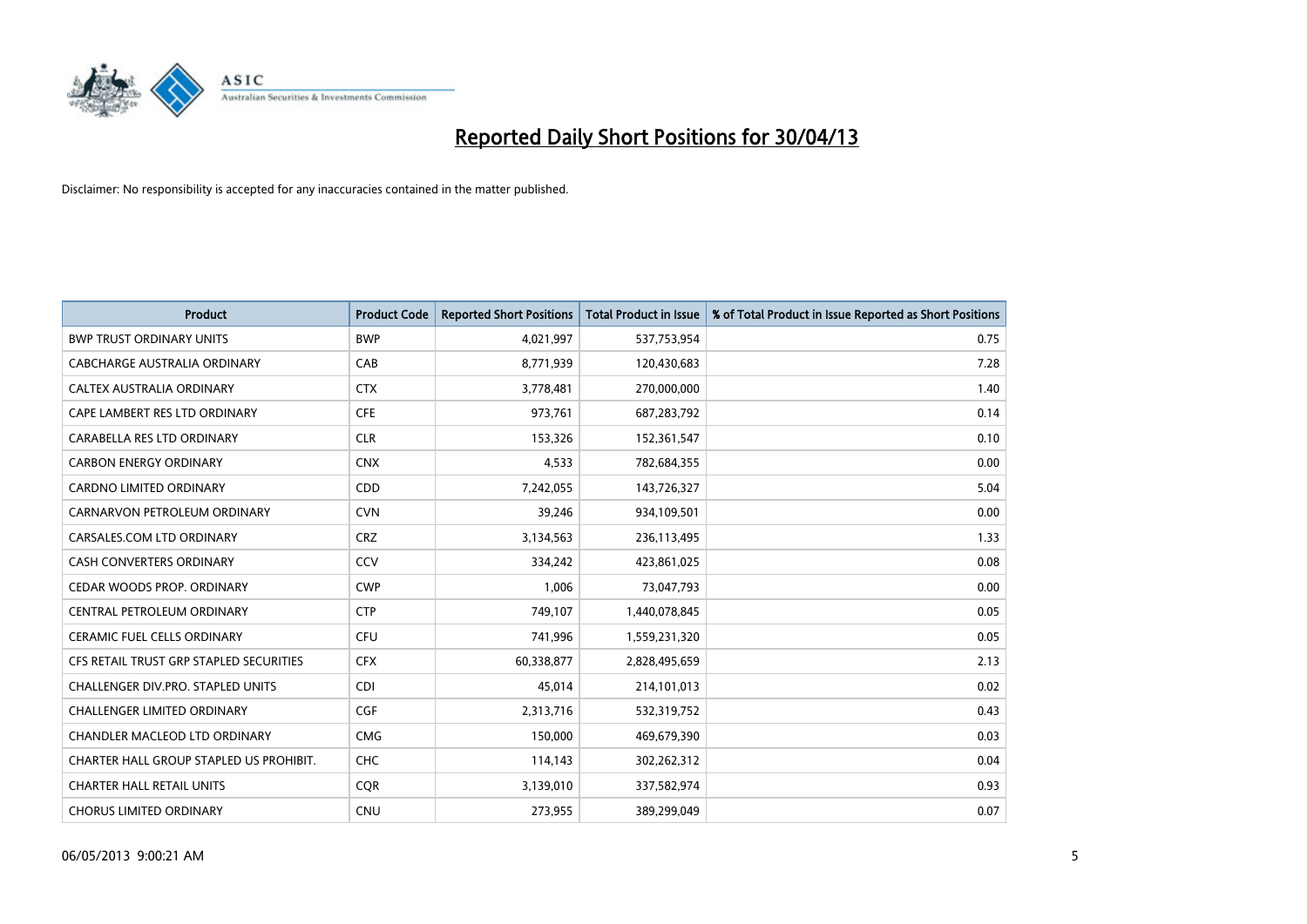

| <b>Product</b>                          | <b>Product Code</b> | <b>Reported Short Positions</b> | <b>Total Product in Issue</b> | % of Total Product in Issue Reported as Short Positions |
|-----------------------------------------|---------------------|---------------------------------|-------------------------------|---------------------------------------------------------|
| CITIGOLD CORP LTD ORDINARY              | <b>CTO</b>          | 153,427                         | 1,352,907,765                 | 0.01                                                    |
| <b>CLOUGH LIMITED ORDINARY</b>          | <b>CLO</b>          | 806,908                         | 777,781,882                   | 0.10                                                    |
| COAL OF AFRICA LTD ORDINARY             | <b>CZA</b>          | 220                             | 1,048,368,613                 | 0.00                                                    |
| <b>COALSPUR MINES LTD ORDINARY</b>      | <b>CPL</b>          | 15,270,554                      | 634,248,901                   | 2.41                                                    |
| COCA-COLA AMATIL ORDINARY               | <b>CCL</b>          | 3,785,513                       | 763,590,249                   | 0.50                                                    |
| <b>COCHLEAR LIMITED ORDINARY</b>        | COH                 | 4,386,104                       | 57,040,932                    | 7.69                                                    |
| <b>COCKATOO COAL ORDINARY</b>           | <b>COK</b>          | 12,172,522                      | 1,016,746,908                 | 1.20                                                    |
| CODAN LIMITED ORDINARY                  | <b>CDA</b>          | 146,327                         | 176,926,104                   | 0.08                                                    |
| <b>COFFEY INTERNATIONAL ORDINARY</b>    | <b>COF</b>          | 103,529                         | 255,833,165                   | 0.04                                                    |
| COMMONWEALTH BANK, ORDINARY             | <b>CBA</b>          | 9,142,804                       | 1,609,180,841                 | 0.57                                                    |
| COMMONWEALTH PROP ORDINARY UNITS        | <b>CPA</b>          | 15,948,071                      | 2,347,003,413                 | 0.68                                                    |
| <b>COMPASS RESOURCES ORDINARY</b>       | <b>CMR</b>          | 7,472                           | 1,403,744,100                 | 0.00                                                    |
| <b>COMPUTERSHARE LTD ORDINARY</b>       | <b>CPU</b>          | 11,675,167                      | 556,203,079                   | 2.10                                                    |
| <b>COOPER ENERGY LTD ORDINARY</b>       | <b>COE</b>          | 163,126                         | 329,099,922                   | 0.05                                                    |
| <b>CORP TRAVEL LIMITED ORDINARY</b>     | <b>CTD</b>          | 150,144                         | 77,410,044                    | 0.19                                                    |
| <b>CREDIT CORP GROUP ORDINARY</b>       | <b>CCP</b>          | 3,496                           | 45,932,899                    | 0.01                                                    |
| <b>CROMWELL PROP STAPLED SECURITIES</b> | <b>CMW</b>          | 2,799,368                       | 1,460,982,142                 | 0.19                                                    |
| <b>CROWN LIMITED ORDINARY</b>           | <b>CWN</b>          | 3,820,433                       | 728,394,185                   | 0.52                                                    |
| <b>CSG LIMITED ORDINARY</b>             | CSV                 | 99,484                          | 278,155,477                   | 0.04                                                    |
| <b>CSL LIMITED ORDINARY</b>             | <b>CSL</b>          | 1,128,954                       | 495,232,830                   | 0.23                                                    |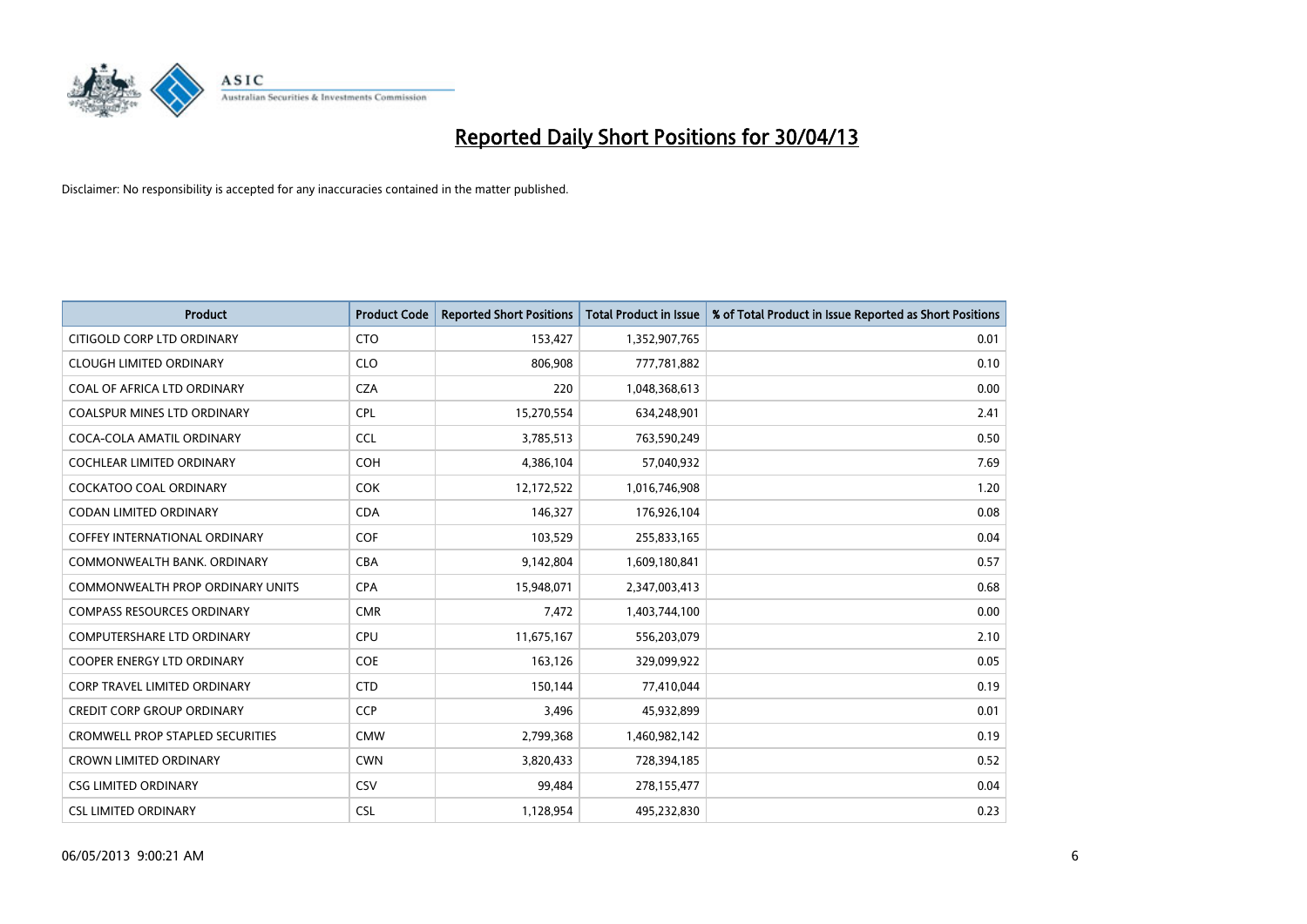

| <b>Product</b>                     | <b>Product Code</b> | <b>Reported Short Positions</b> | <b>Total Product in Issue</b> | % of Total Product in Issue Reported as Short Positions |
|------------------------------------|---------------------|---------------------------------|-------------------------------|---------------------------------------------------------|
| <b>CSR LIMITED ORDINARY</b>        | <b>CSR</b>          | 49,122,918                      | 506,000,315                   | 9.71                                                    |
| <b>CUDECO LIMITED ORDINARY</b>     | <b>CDU</b>          | 3,644,603                       | 199,877,294                   | 1.82                                                    |
| DART ENERGY LTD ORDINARY           | <b>DTE</b>          | 13,566,472                      | 878,988,226                   | 1.54                                                    |
| DATA#3 LIMITED ORDINARY            | <b>DTL</b>          | 16,871                          | 153,974,950                   | 0.01                                                    |
| DAVID JONES LIMITED ORDINARY       | <b>DJS</b>          | 55,005,902                      | 531,788,775                   | 10.34                                                   |
| DECMIL GROUP LIMITED ORDINARY      | <b>DCG</b>          | 2,797,590                       | 168,203,219                   | 1.66                                                    |
| DEXUS PROPERTY GROUP STAPLED UNITS | <b>DXS</b>          | 17,790,290                      | 4,839,024,176                 | 0.37                                                    |
| DISCOVERY METALS LTD ORDINARY      | <b>DML</b>          | 7,009,352                       | 486,986,451                   | 1.44                                                    |
| DOMINO PIZZA ENTERPR ORDINARY      | <b>DMP</b>          | 265,446                         | 70,192,674                    | 0.38                                                    |
| DORAY MINERALS LTD ORDINARY        | <b>DRM</b>          | 57,921                          | 141,866,768                   | 0.04                                                    |
| DOWNER EDI LIMITED ORDINARY        | <b>DOW</b>          | 6,000,852                       | 433,409,429                   | 1.38                                                    |
| DRILLSEARCH ENERGY ORDINARY        | <b>DLS</b>          | 15,546,424                      | 427,353,371                   | 3.64                                                    |
| DUET GROUP STAPLED US PROHIBIT.    | <b>DUE</b>          | 34,339,319                      | 1,169,314,842                 | 2.94                                                    |
| DULUXGROUP LIMITED ORDINARY        | <b>DLX</b>          | 10,572,116                      | 374,507,181                   | 2.82                                                    |
| DWS LTD ORDINARY                   | <b>DWS</b>          | 298,769                         | 132,362,763                   | 0.23                                                    |
| ECHO ENTERTAINMENT ORDINARY        | <b>EGP</b>          | 4,896,150                       | 825,672,730                   | 0.59                                                    |
| ELDERS LIMITED ORDINARY            | <b>ELD</b>          | 16,732,140                      | 448,598,480                   | 3.73                                                    |
| ELEMENTAL MINERALS ORDINARY        | <b>ELM</b>          | 33,456                          | 288,587,228                   | 0.01                                                    |
| ELEMENTOS LIMITED ORDINARY         | <b>ELT</b>          | 16                              | 154,349,209                   | 0.00                                                    |
| <b>EMECO HOLDINGS ORDINARY</b>     | <b>EHL</b>          | 13,008,031                      | 599,675,707                   | 2.17                                                    |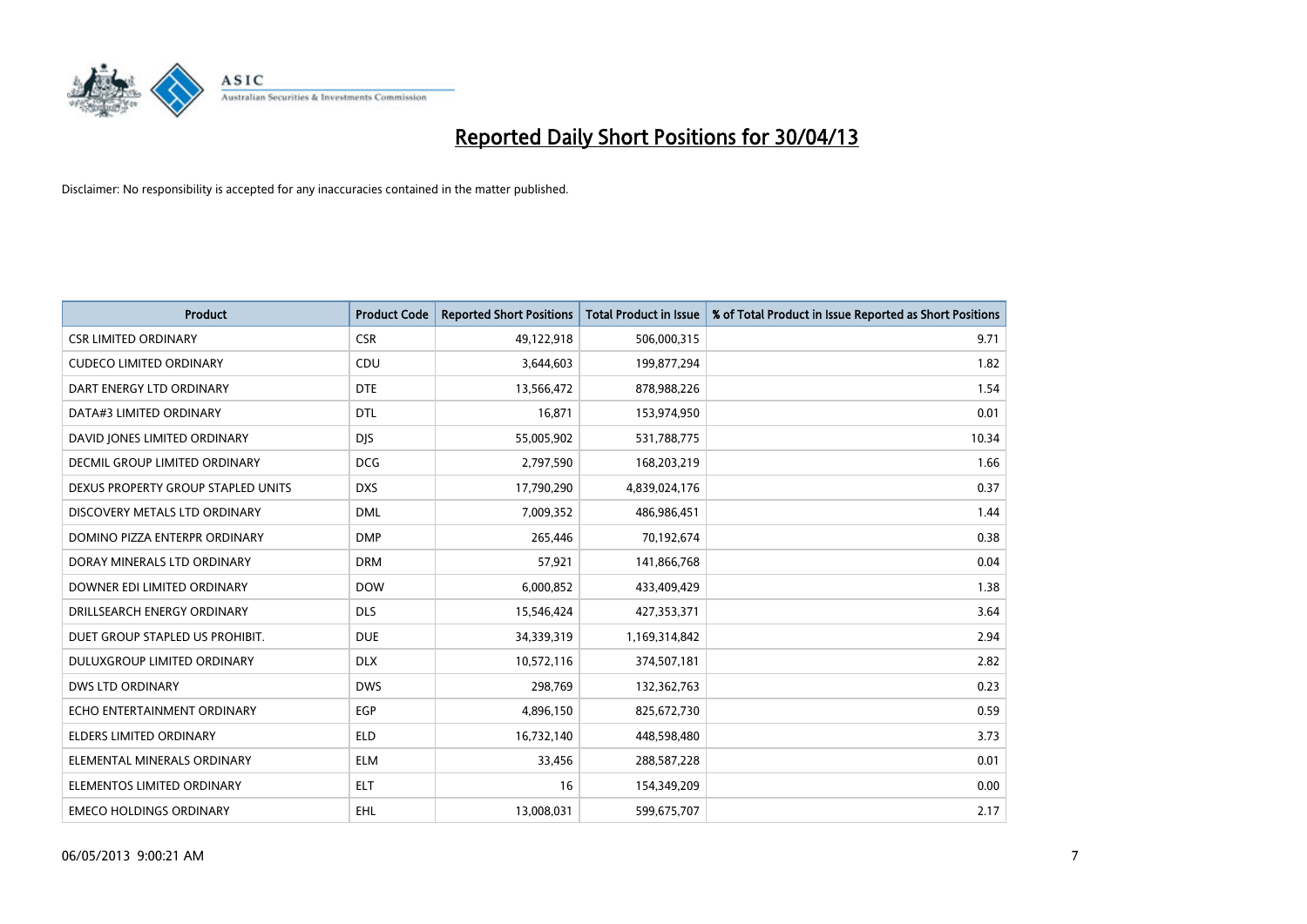

| <b>Product</b>                         | <b>Product Code</b> | <b>Reported Short Positions</b> | <b>Total Product in Issue</b> | % of Total Product in Issue Reported as Short Positions |
|----------------------------------------|---------------------|---------------------------------|-------------------------------|---------------------------------------------------------|
| <b>ENDEAVOUR MIN CORP CDI 1:1</b>      | <b>EVR</b>          | 116,229                         | 126,964,939                   | 0.09                                                    |
| <b>ENERGY RESOURCES ORDINARY 'A'</b>   | <b>ERA</b>          | 9,959,380                       | 517,725,062                   | 1.92                                                    |
| <b>ENERGY WORLD CORPOR, ORDINARY</b>   | <b>EWC</b>          | 19,183,414                      | 1,734,166,672                 | 1.11                                                    |
| ENVESTRA LIMITED ORDINARY              | <b>ENV</b>          | 846,076                         | 1,734,646,628                 | 0.05                                                    |
| EQUATORIAL RES LTD ORDINARY            | EQX                 | 8                               | 119,835,353                   | 0.00                                                    |
| EVOLUTION MINING LTD ORDINARY          | <b>EVN</b>          | 19,412,649                      | 708,092,989                   | 2.74                                                    |
| FAIRFAX MEDIA LTD ORDINARY             | <b>FXI</b>          | 399,880,361                     | 2,351,955,725                 | 17.00                                                   |
| <b>FANTASTIC HOLDINGS ORDINARY</b>     | <b>FAN</b>          | 34,602                          | 102,739,538                   | 0.03                                                    |
| <b>FAR LTD ORDINARY</b>                | <b>FAR</b>          | 22,121,932                      | 2,499,846,742                 | 0.88                                                    |
| FEDERATION CNTRES ORD/UNIT STAPLED SEC | <b>FDC</b>          | 4,124,169                       | 1,427,641,565                 | 0.29                                                    |
| FKP PROPERTY GROUP STAPLED SECURITIES  | <b>FKP</b>          | 6,344,147                       | 321,578,705                   | 1.97                                                    |
| FLEETWOOD CORP ORDINARY                | <b>FWD</b>          | 3,266,143                       | 60,518,944                    | 5.40                                                    |
| FLETCHER BUILDING ORDINARY             | <b>FBU</b>          | 4,101,594                       | 686,096,427                   | 0.60                                                    |
| FLEXIGROUP LIMITED ORDINARY            | <b>FXL</b>          | 86,082                          | 287,869,669                   | 0.03                                                    |
| <b>FLIGHT CENTRE ORDINARY</b>          | <b>FLT</b>          | 11,688,016                      | 100,414,455                   | 11.64                                                   |
| FLINDERS MINES LTD ORDINARY            | <b>FMS</b>          | 2,813,927                       | 1,821,300,404                 | 0.15                                                    |
| FOCUS MINERALS LTD ORDINARY            | <b>FML</b>          | 27,203,455                      | 9,123,466,329                 | 0.30                                                    |
| FONTERRA SHARE FUND ORDINARY UNITS     | <b>FSF</b>          | 470,009                         | 98,204,734                    | 0.48                                                    |
| FORGE GROUP LIMITED ORDINARY           | FGE                 | 687,595                         | 86,169,014                    | 0.80                                                    |
| FORTESCUE METALS GRP ORDINARY          | <b>FMG</b>          | 173,923,198                     | 3,113,798,659                 | 5.59                                                    |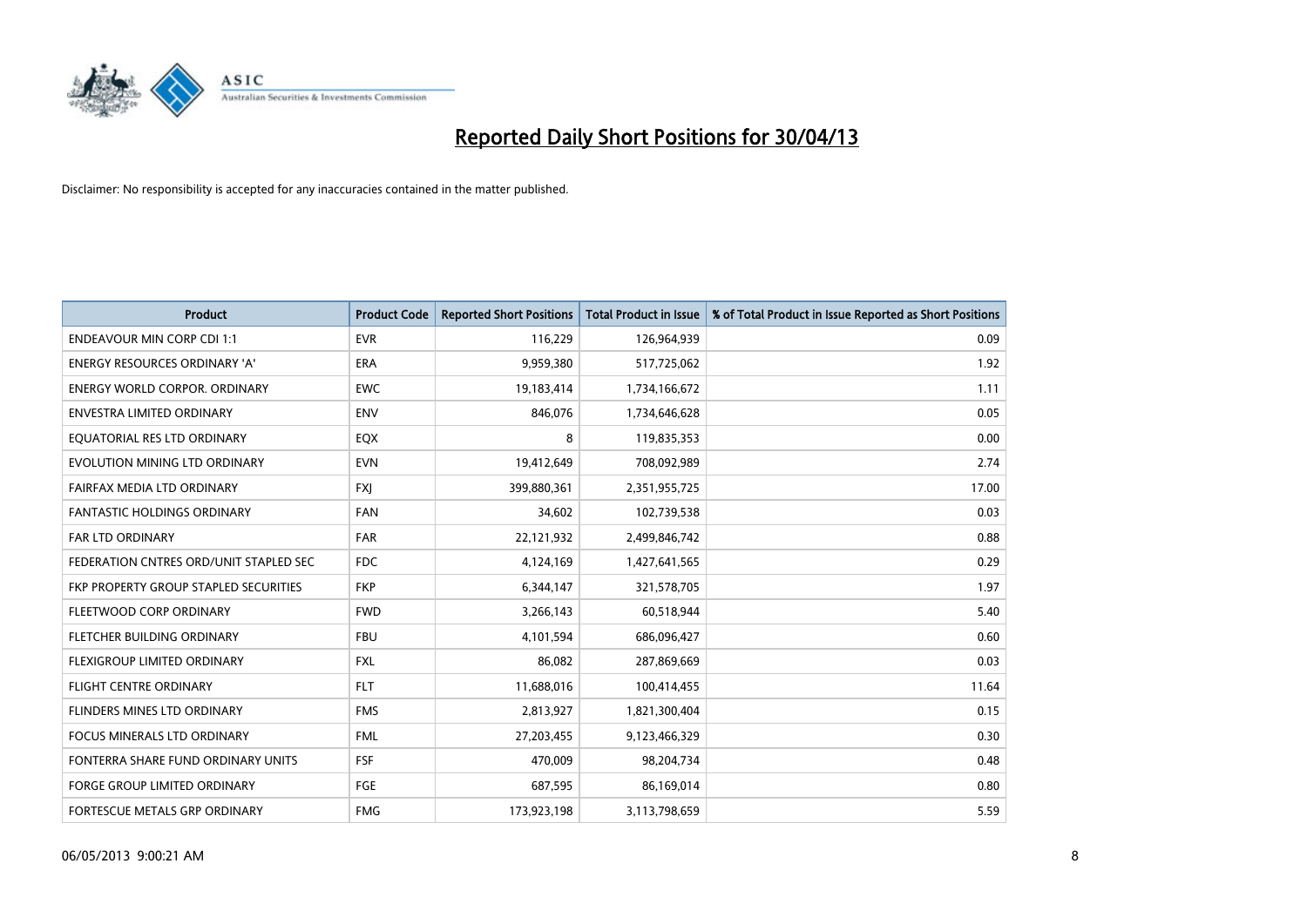

| <b>Product</b>                                   | <b>Product Code</b> | <b>Reported Short Positions</b> | <b>Total Product in Issue</b> | % of Total Product in Issue Reported as Short Positions |
|--------------------------------------------------|---------------------|---------------------------------|-------------------------------|---------------------------------------------------------|
| <b>G.U.D. HOLDINGS ORDINARY</b>                  | GUD                 | 4,748,295                       | 71,341,319                    | 6.66                                                    |
| <b>G8 EDUCATION LIMITED ORDINARY</b>             | <b>GEM</b>          | 367,349                         | 272,151,612                   | 0.13                                                    |
| <b>GAGE ROADS BREWING ORDINARY</b>               | GRB                 | 66,325                          | 341,159,545                   | 0.02                                                    |
| <b>GALAXY RESOURCES ORDINARY</b>                 | GXY                 | 3,851,130                       | 584,355,501                   | 0.66                                                    |
| <b>GEODYNAMICS LIMITED ORDINARY</b>              | GDY                 | 850                             | 406,452,608                   | 0.00                                                    |
| <b>GINDALBIE METALS LTD ORDINARY</b>             | <b>GBG</b>          | 35,672,694                      | 1,492,154,301                 | 2.39                                                    |
| <b>GOODMAN FIELDER, ORDINARY</b>                 | <b>GFF</b>          | 41,501,526                      | 1,955,559,207                 | 2.12                                                    |
| <b>GOODMAN GROUP STAPLED</b>                     | <b>GMG</b>          | 8,926,246                       | 1,713,233,947                 | 0.52                                                    |
| <b>GPT GROUP STAPLED SEC.</b>                    | GPT                 | 6,608,200                       | 1,768,731,729                 | 0.37                                                    |
| <b>GRAINCORP LIMITED A CLASS ORDINARY</b>        | <b>GNC</b>          | 2,514,471                       | 228,855,628                   | 1.10                                                    |
| <b>GRANGE RESOURCES. ORDINARY</b>                | GRR                 | 2,146,575                       | 1,156,492,195                 | 0.19                                                    |
| <b>GREENLAND MIN EN LTD ORDINARY</b>             | GGG                 | 6,887,881                       | 571,975,263                   | 1.20                                                    |
| <b>GROWTHPOINT PROPERTY ORD/UNIT STAPLED SEC</b> | GOZ                 | 5,465                           | 402,830,366                   | 0.00                                                    |
| <b>GRYPHON MINERALS LTD ORDINARY</b>             | GRY                 | 14,283,936                      | 400,464,983                   | 3.57                                                    |
| <b>GUILDFORD COAL LTD ORDINARY</b>               | <b>GUF</b>          | 1,394,892                       | 635,046,899                   | 0.22                                                    |
| <b>GUNNS LIMITED ORDINARY</b>                    | <b>GNS</b>          | 51,772,667                      | 848,401,559                   | 6.10                                                    |
| <b>GWA GROUP LTD ORDINARY</b>                    | GWA                 | 10,099,181                      | 306,533,770                   | 3.29                                                    |
| <b>HARVEY NORMAN ORDINARY</b>                    | <b>HVN</b>          | 84,736,748                      | 1,062,316,784                 | 7.98                                                    |
| HASTIE GROUP LIMITED ORDINARY                    | <b>HST</b>          | 210,891                         | 137,353,504                   | 0.15                                                    |
| <b>HENDERSON GROUP CDI 1:1</b>                   | <b>HGG</b>          | 1,033,976                       | 739,664,277                   | 0.14                                                    |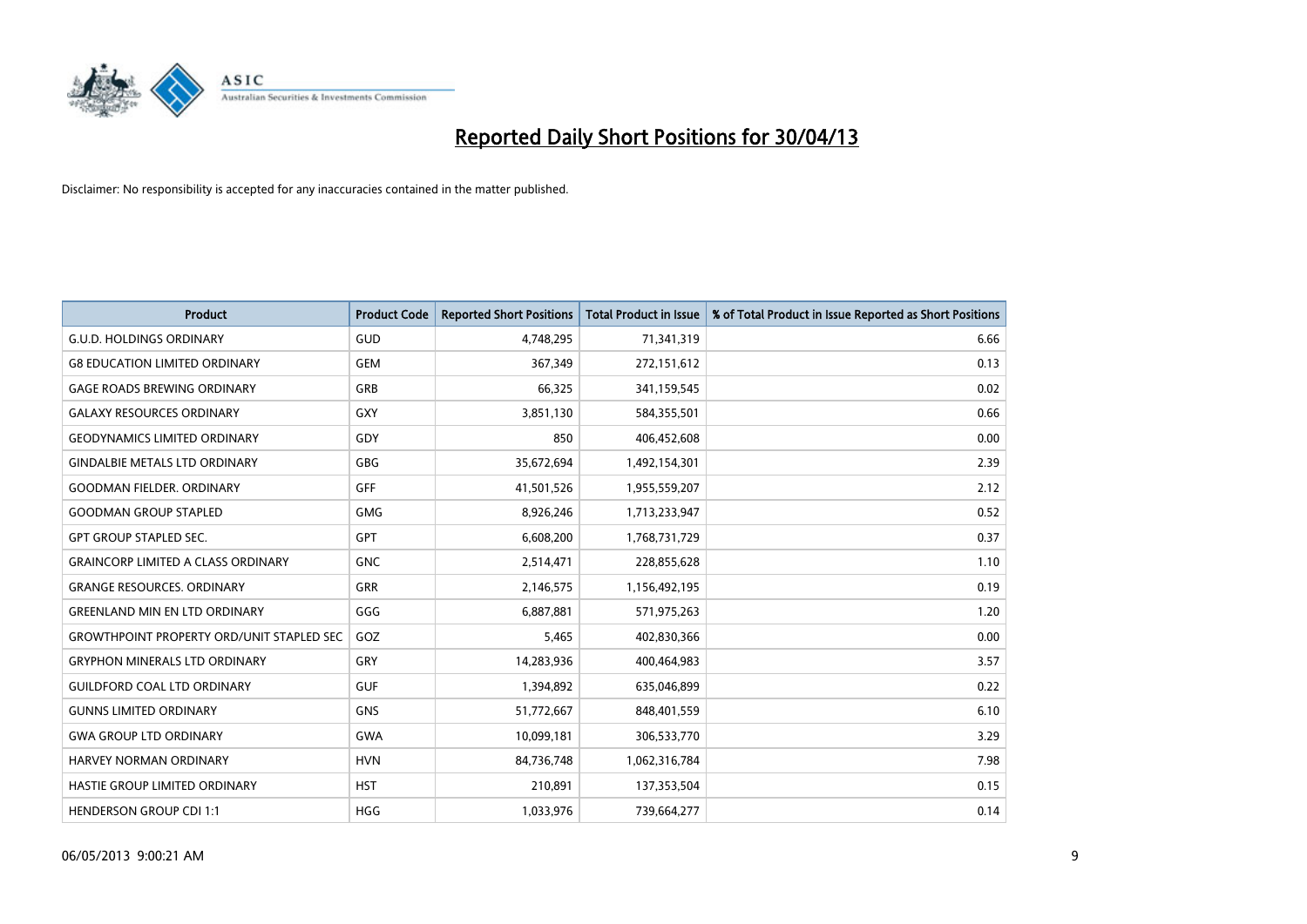

| <b>Product</b>                                | <b>Product Code</b> | <b>Reported Short Positions</b> | <b>Total Product in Issue</b> | % of Total Product in Issue Reported as Short Positions |
|-----------------------------------------------|---------------------|---------------------------------|-------------------------------|---------------------------------------------------------|
| HFA HOLDINGS LIMITED ORDINARY                 | <b>HFA</b>          | 3,809                           | 117,332,831                   | 0.00                                                    |
| HILLGROVE RES LTD ORDINARY                    | <b>HGO</b>          | 1,734,834                       | 1,022,760,221                 | 0.17                                                    |
| HILLS HOLDINGS LTD ORDINARY                   | <b>HIL</b>          | 1,373,874                       | 246,500,444                   | 0.56                                                    |
| HORIZON OIL LIMITED ORDINARY                  | <b>HZN</b>          | 63,738,975                      | 1,135,266,515                 | 5.61                                                    |
| <b>ICAR ASIA LTD ORDINARY</b>                 | ICO                 | 25,000                          | 53,498,663                    | 0.05                                                    |
| <b>ICON ENERGY LIMITED ORDINARY</b>           | <b>ICN</b>          | 1,561,331                       | 533,391,210                   | 0.29                                                    |
| <b>IINET LIMITED ORDINARY</b>                 | <b>IIN</b>          | 1,339,920                       | 161,238,847                   | 0.83                                                    |
| ILUKA RESOURCES ORDINARY                      | <b>ILU</b>          | 58,925,954                      | 418,700,517                   | 14.07                                                   |
| <b>IMDEX LIMITED ORDINARY</b>                 | <b>IMD</b>          | 4,977,739                       | 210,473,188                   | 2.37                                                    |
| IMF (AUSTRALIA) LTD ORDINARY                  | <b>IMF</b>          | 1,080,813                       | 123,201,716                   | 0.88                                                    |
| <b>INCITEC PIVOT ORDINARY</b>                 | IPL                 | 29,094,912                      | 1,628,730,107                 | 1.79                                                    |
| <b>INDEPENDENCE GROUP ORDINARY</b>            | <b>IGO</b>          | 5,263,294                       | 232,882,535                   | 2.26                                                    |
| INDOPHIL RESOURCES ORDINARY                   | <b>IRN</b>          | 792,562                         | 1,203,146,194                 | 0.07                                                    |
| <b>INFIGEN ENERGY STAPLED SECURITIES</b>      | <b>IFN</b>          | 3,291,809                       | 762,265,972                   | 0.43                                                    |
| <b>INSURANCE AUSTRALIA ORDINARY</b>           | <b>IAG</b>          | 2,655,987                       | 2,079,034,021                 | 0.13                                                    |
| <b>INTEGRATED RESEARCH ORDINARY</b>           | IRI                 | 36,718                          | 168,359,453                   | 0.02                                                    |
| <b>INTREPID MINES ORDINARY</b>                | <b>IAU</b>          | 16,417,464                      | 555,792,572                   | 2.95                                                    |
| <b>INVESTA OFFICE FUND STAPLED SECURITIES</b> | IOF                 | 1,343,363                       | 614,047,458                   | 0.22                                                    |
| <b>INVOCARE LIMITED ORDINARY</b>              | <b>IVC</b>          | 1,065,942                       | 110,030,298                   | 0.97                                                    |
| ION LIMITED ORDINARY                          | <b>ION</b>          | 164,453                         | 256,365,105                   | 0.06                                                    |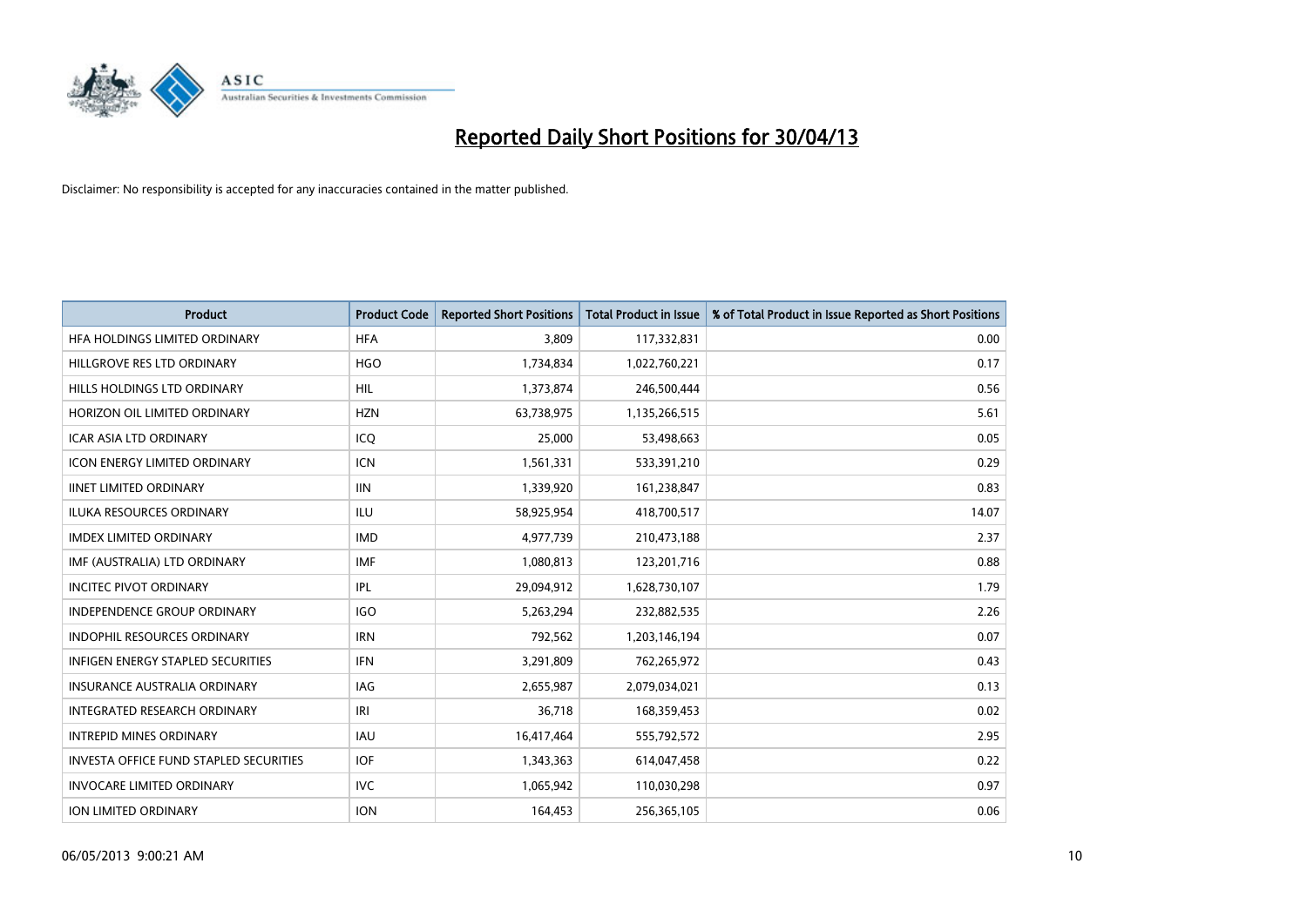

| <b>Product</b>                           | <b>Product Code</b> | <b>Reported Short Positions</b> | <b>Total Product in Issue</b> | % of Total Product in Issue Reported as Short Positions |
|------------------------------------------|---------------------|---------------------------------|-------------------------------|---------------------------------------------------------|
| <b>IOOF HOLDINGS LTD ORDINARY</b>        | IFL                 | 2,373,934                       | 232,091,225                   | 1.02                                                    |
| <b>IRESS LIMITED ORDINARY</b>            | <b>IRE</b>          | 2,702,051                       | 128,620,231                   | 2.10                                                    |
| <b>IRON ORE HOLDINGS ORDINARY</b>        | <b>IOH</b>          | 16,649                          | 161,174,005                   | 0.01                                                    |
| ISHARES GLB HEALTH CDI 1:1               | IXJ                 | 1,023                           | 13,050,000                    | 0.01                                                    |
| <b>IVANHOE AUSTRALIA ORDINARY</b>        | <b>IVA</b>          | 1,102,962                       | 725,494,382                   | 0.15                                                    |
| JAMES HARDIE INDUST CHESS DEPOSITARY INT | <b>IHX</b>          | 6,091,322                       | 441,646,684                   | 1.38                                                    |
| <b>JB HI-FI LIMITED ORDINARY</b>         | <b>IBH</b>          | 18,030,259                      | 98,947,309                    | 18.22                                                   |
| <b>JUMBO INTERACTIVE ORDINARY</b>        | JIN.                | 26,947                          | 43,552,560                    | 0.06                                                    |
| <b>JUPITER MINES ORDINARY</b>            | <b>IMS</b>          | 30                              | 2,281,835,383                 | 0.00                                                    |
| <b>KAGARA LTD ORDINARY</b>               | KZL                 | 3,008,926                       | 798,953,117                   | 0.38                                                    |
| KAROON GAS AUSTRALIA ORDINARY            | <b>KAR</b>          | 1,527,087                       | 221,420,769                   | 0.69                                                    |
| KATHMANDU HOLD LTD ORDINARY              | <b>KMD</b>          | 754,497                         | 200,215,894                   | 0.38                                                    |
| <b>KBL MINING LIMITED ORDINARY</b>       | <b>KBL</b>          | 1,820                           | 293,535,629                   | 0.00                                                    |
| KINGSGATE CONSOLID. ORDINARY             | <b>KCN</b>          | 11,384,803                      | 152,191,905                   | 7.48                                                    |
| KINGSROSE MINING LTD ORDINARY            | <b>KRM</b>          | 454,191                         | 291,959,871                   | 0.16                                                    |
| LEIGHTON HOLDINGS ORDINARY               | LEI                 | 7,917,975                       | 337,230,813                   | 2.35                                                    |
| LEND LEASE GROUP UNIT/ORD STAPLED        | LLC                 | 6,293,869                       | 575,508,314                   | 1.09                                                    |
| LINC ENERGY LTD ORDINARY                 | <b>LNC</b>          | 15,306,390                      | 520,765,276                   | 2.94                                                    |
| LION SELECTION GRP ORDINARY              | <b>LSX</b>          | 36                              | 88,031,572                    | 0.00                                                    |
| LYCOPODIUM LIMITED ORDINARY              | LYL                 | 1,389                           | 38,955,103                    | 0.00                                                    |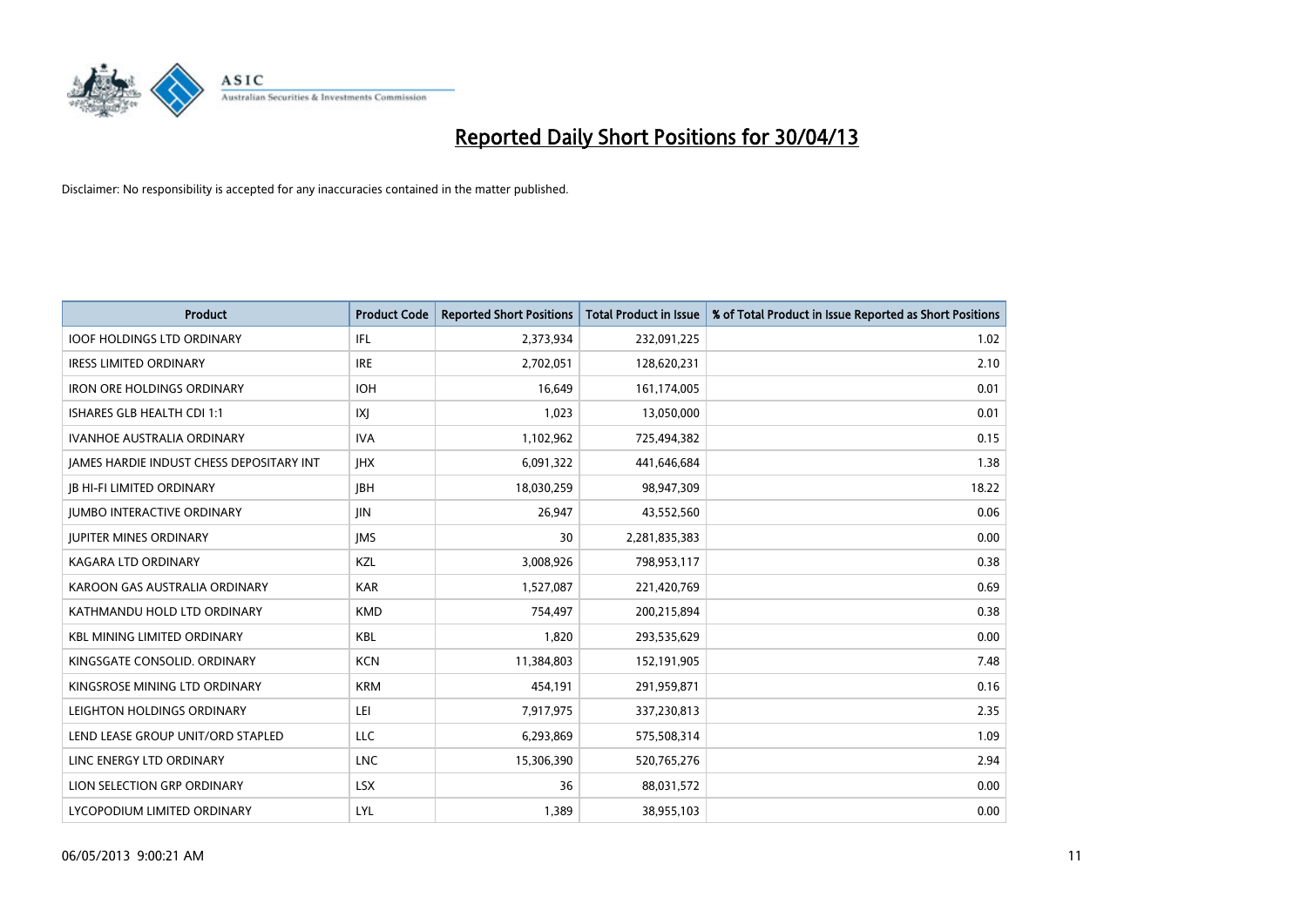

| <b>Product</b>                        | <b>Product Code</b> | <b>Reported Short Positions</b> | <b>Total Product in Issue</b> | % of Total Product in Issue Reported as Short Positions |
|---------------------------------------|---------------------|---------------------------------|-------------------------------|---------------------------------------------------------|
| LYNAS CORPORATION ORDINARY            | <b>LYC</b>          | 203, 183, 057                   | 1,960,801,292                 | 10.36                                                   |
| M2 TELECOMMUNICATION ORDINARY         | <b>MTU</b>          | 5,762,458                       | 159,260,396                   | 3.62                                                    |
| <b>MACA LIMITED ORDINARY</b>          | <b>MLD</b>          | 42,977                          | 172,500,000                   | 0.02                                                    |
| <b>MACMAHON HOLDINGS ORDINARY</b>     | <b>MAH</b>          | 11,452,307                      | 1,261,699,966                 | 0.91                                                    |
| MACO ATLAS ROADS GRP ORDINARY STAPLED | <b>MOA</b>          | 16,450,531                      | 478,531,436                   | 3.44                                                    |
| MACQUARIE GROUP LTD ORDINARY          | MQG                 | 3,463,033                       | 339,506,578                   | 1.02                                                    |
| MAGELLAN FIN GRP LTD ORDINARY         | <b>MFG</b>          | 496,657                         | 152,782,876                   | 0.33                                                    |
| <b>MATRIX C &amp; E LTD ORDINARY</b>  | <b>MCE</b>          | 3,452,334                       | 94,555,428                    | 3.65                                                    |
| <b>MAVERICK DRILLING ORDINARY</b>     | <b>MAD</b>          | 11,134,507                      | 452,726,751                   | 2.46                                                    |
| MCMILLAN SHAKESPEARE ORDINARY         | <b>MMS</b>          | 480,993                         | 74,523,965                    | 0.65                                                    |
| MCPHERSON'S LTD ORDINARY              | <b>MCP</b>          | 3,957                           | 89,294,198                    | 0.00                                                    |
| MEDUSA MINING LTD ORDINARY            | <b>MML</b>          | 3,678,456                       | 188,903,911                   | 1.95                                                    |
| MELBOURNE IT LIMITED ORDINARY         | <b>MLB</b>          | 11                              | 82,451,363                    | 0.00                                                    |
| MEO AUSTRALIA LTD ORDINARY            | <b>MEO</b>          | 334,718                         | 627,264,587                   | 0.05                                                    |
| <b>MERMAID MARINE ORDINARY</b>        | <b>MRM</b>          | 788,959                         | 227,935,608                   | 0.35                                                    |
| MESOBLAST LIMITED ORDINARY            | <b>MSB</b>          | 15,284,228                      | 314,811,301                   | 4.86                                                    |
| METALS X LIMITED ORDINARY             | <b>MLX</b>          | 77,960                          | 1,651,766,110                 | 0.00                                                    |
| METCASH LIMITED ORDINARY              | <b>MTS</b>          | 74,610,923                      | 880,704,786                   | 8.47                                                    |
| MICLYN EXP OFFSHR ORDINARY            | <b>MIO</b>          | 1,132,654                       | 281,536,912                   | 0.40                                                    |
| MILTON CORPORATION ORDINARY           | <b>MLT</b>          | 12,800                          | 122,147,119                   | 0.01                                                    |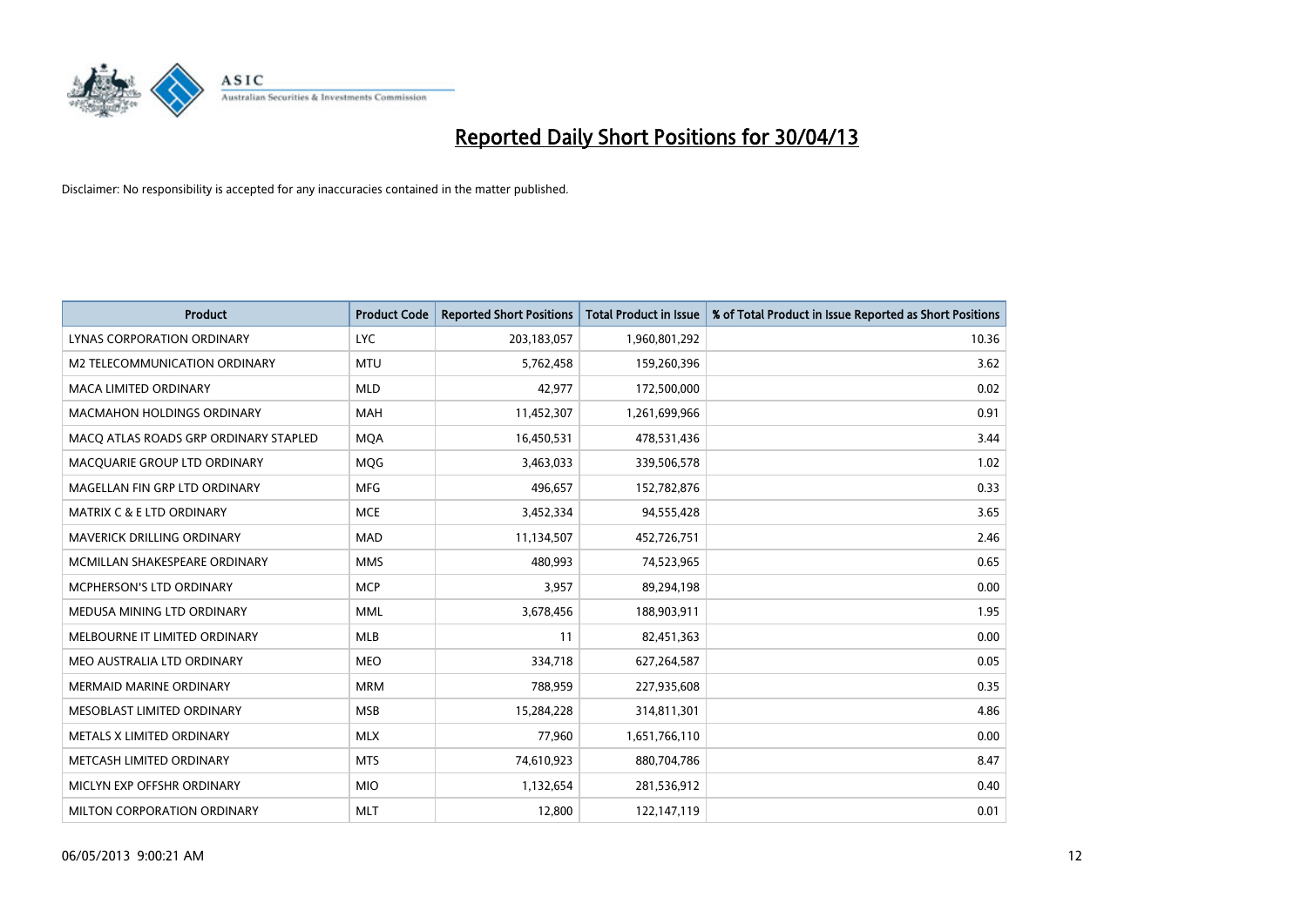

| <b>Product</b>                    | <b>Product Code</b> | <b>Reported Short Positions</b> | <b>Total Product in Issue</b> | % of Total Product in Issue Reported as Short Positions |
|-----------------------------------|---------------------|---------------------------------|-------------------------------|---------------------------------------------------------|
| MINCOR RESOURCES NL ORDINARY      | <b>MCR</b>          | 2,428,215                       | 188,208,274                   | 1.29                                                    |
| MINERAL DEPOSITS ORDINARY         | <b>MDL</b>          | 2,432,207                       | 83,538,786                    | 2.91                                                    |
| MINERAL RESOURCES, ORDINARY       | <b>MIN</b>          | 4,238,847                       | 185,957,992                   | 2.28                                                    |
| MIRABELA NICKEL LTD ORDINARY      | <b>MBN</b>          | 20,605,139                      | 876,765,094                   | 2.35                                                    |
| MIRVAC GROUP STAPLED SECURITIES   | <b>MGR</b>          | 6,239,452                       | 3,426,028,367                 | 0.18                                                    |
| MOLOPO ENERGY LTD ORDINARY        | <b>MPO</b>          | 1,328,188                       | 246,371,894                   | 0.54                                                    |
| MONADELPHOUS GROUP ORDINARY       | <b>MND</b>          | 10,513,020                      | 90,940,258                    | 11.56                                                   |
| MORTGAGE CHOICE LTD ORDINARY      | MOC                 | 1,500,129                       | 123,431,282                   | 1.22                                                    |
| <b>MOUNT GIBSON IRON ORDINARY</b> | <b>MGX</b>          | 16,835,439                      | 1,090,584,232                 | 1.54                                                    |
| MULTIPLEX SITES SITES             | <b>MXUPA</b>        | 969                             | 4,500,000                     | 0.02                                                    |
| MURCHISON METALS LTD ORDINARY     | <b>MMX</b>          | 3,744,522                       | 450,497,346                   | 0.83                                                    |
| MYER HOLDINGS LTD ORDINARY        | <b>MYR</b>          | 88,749,622                      | 583,594,551                   | 15.21                                                   |
| <b>MYSTATE LIMITED ORDINARY</b>   | <b>MYS</b>          | 26,082                          | 87,117,374                    | 0.03                                                    |
| NATIONAL AUST, BANK ORDINARY      | <b>NAB</b>          | 14,466,521                      | 2,342,421,436                 | 0.62                                                    |
| NAVITAS LIMITED ORDINARY          | <b>NVT</b>          | 14,300,238                      | 375,367,918                   | 3.81                                                    |
| NEON ENERGY LIMITED ORDINARY      | <b>NEN</b>          | 2,280,914                       | 549,844,091                   | 0.41                                                    |
| NEW HOPE CORPORATION ORDINARY     | <b>NHC</b>          | 2,616,694                       | 830,563,352                   | 0.32                                                    |
| NEW STANDARD ENERGY ORDINARY      | <b>NSE</b>          | 463,722                         | 305,331,847                   | 0.15                                                    |
| NEWCREST MINING ORDINARY          | <b>NCM</b>          | 6,204,550                       | 766,510,971                   | 0.81                                                    |
| NEWS CORP A NON-VOTING CDI        | <b>NWSLV</b>        | 2,477,868                       | 1,518,844,167                 | 0.16                                                    |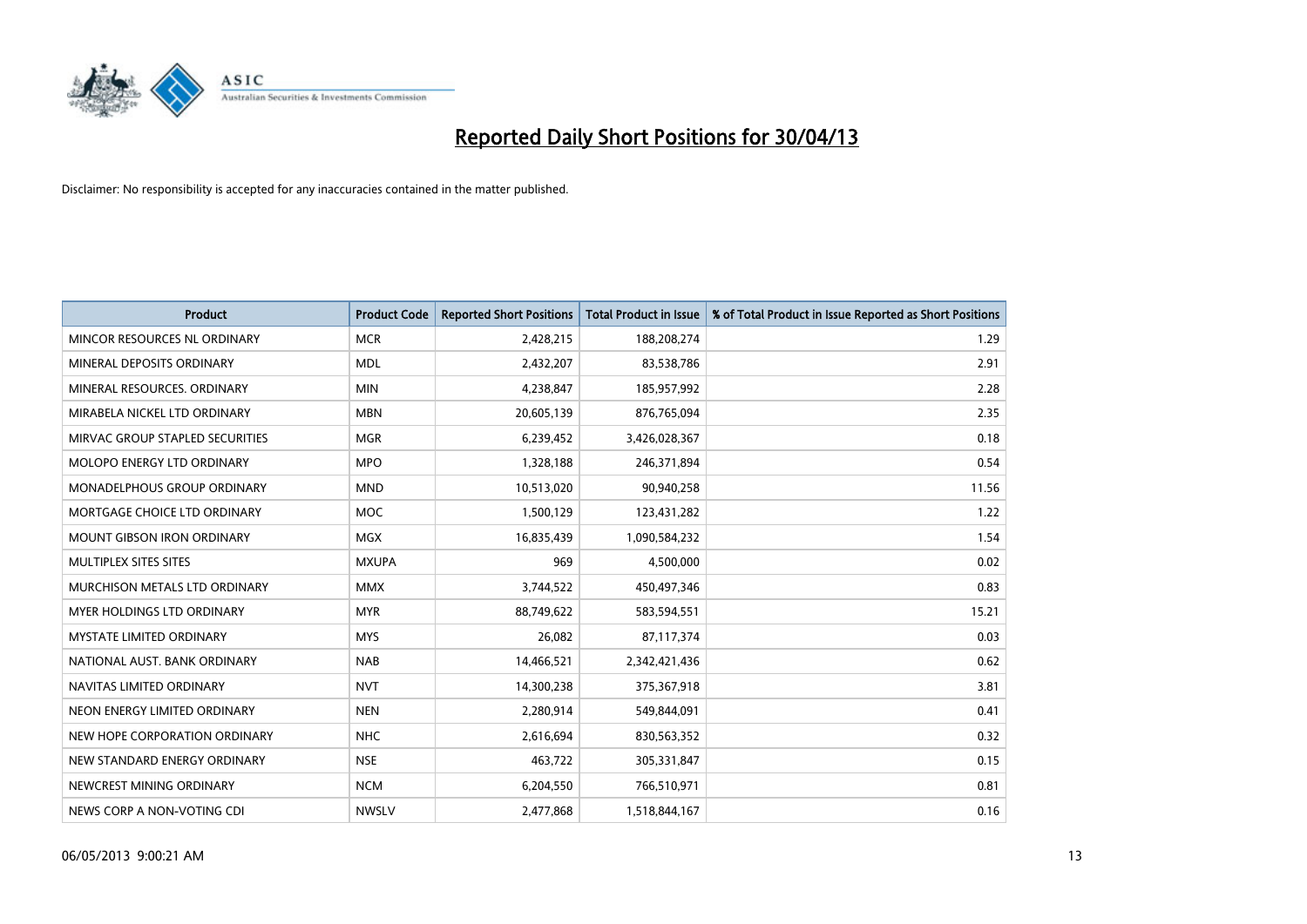

| <b>Product</b>                        | <b>Product Code</b> | <b>Reported Short Positions</b> | <b>Total Product in Issue</b> | % of Total Product in Issue Reported as Short Positions |
|---------------------------------------|---------------------|---------------------------------|-------------------------------|---------------------------------------------------------|
| NEWS CORP B VOTING CDI                | <b>NWS</b>          | 868,834                         | 798,520,953                   | 0.11                                                    |
| NEWSAT LIMITED ORDINARY               | <b>NWT</b>          | 200,000                         | 515,708,507                   | 0.04                                                    |
| NEXTDC LIMITED ORDINARY               | <b>NXT</b>          | 4,999,762                       | 173,102,288                   | 2.89                                                    |
| NEXUS ENERGY LIMITED ORDINARY         | <b>NXS</b>          | 12,244,337                      | 1,329,821,159                 | 0.92                                                    |
| NIDO PETROLEUM ORDINARY               | <b>NDO</b>          | 20                              | 2,044,984,301                 | 0.00                                                    |
| NOBLE MINERAL RES ORDINARY            | <b>NMG</b>          | 2,528,936                       | 666,397,952                   | 0.38                                                    |
| NORFOLK GROUP ORDINARY                | <b>NFK</b>          | 200,050                         | 158,890,730                   | 0.13                                                    |
| NORTHERN IRON LTD ORDINARY            | <b>NFE</b>          | 1,911,998                       | 484,405,314                   | 0.39                                                    |
| NORTHERN STAR ORDINARY                | <b>NST</b>          | 3,719,218                       | 424,277,027                   | 0.88                                                    |
| NRW HOLDINGS LIMITED ORDINARY         | <b>NWH</b>          | 19,597,110                      | 278,888,011                   | 7.03                                                    |
| NUCOAL RESOURCES LTD ORDINARY         | <b>NCR</b>          | 150,000                         | 768,612,354                   | 0.02                                                    |
| NUFARM LIMITED ORDINARY               | <b>NUF</b>          | 12,425,618                      | 262,796,891                   | 4.73                                                    |
| OCEANAGOLD CORP. CHESS DEPOSITARY INT | <b>OGC</b>          | 946,331                         | 293,517,918                   | 0.32                                                    |
| OIL SEARCH LTD ORDINARY               | OSH                 | 23,291,515                      | 1,338,243,530                 | 1.74                                                    |
| OM HOLDINGS LIMITED ORDINARY          | <b>OMH</b>          | 3,667,146                       | 673,423,337                   | 0.54                                                    |
| ORICA LIMITED ORDINARY                | ORI                 | 4,974,307                       | 366,868,401                   | 1.36                                                    |
| ORIGIN ENERGY ORDINARY                | ORG                 | 15,228,193                      | 1,097,938,465                 | 1.39                                                    |
| OROCOBRE LIMITED ORDINARY             | <b>ORE</b>          | 804,978                         | 117,745,140                   | 0.68                                                    |
| OROTONGROUP LIMITED ORDINARY          | ORL                 | 113,486                         | 40,880,902                    | 0.28                                                    |
| ORPHEUS ENERGY LTD ORDINARY           | <b>OEG</b>          | 67,200                          | 130,475,919                   | 0.05                                                    |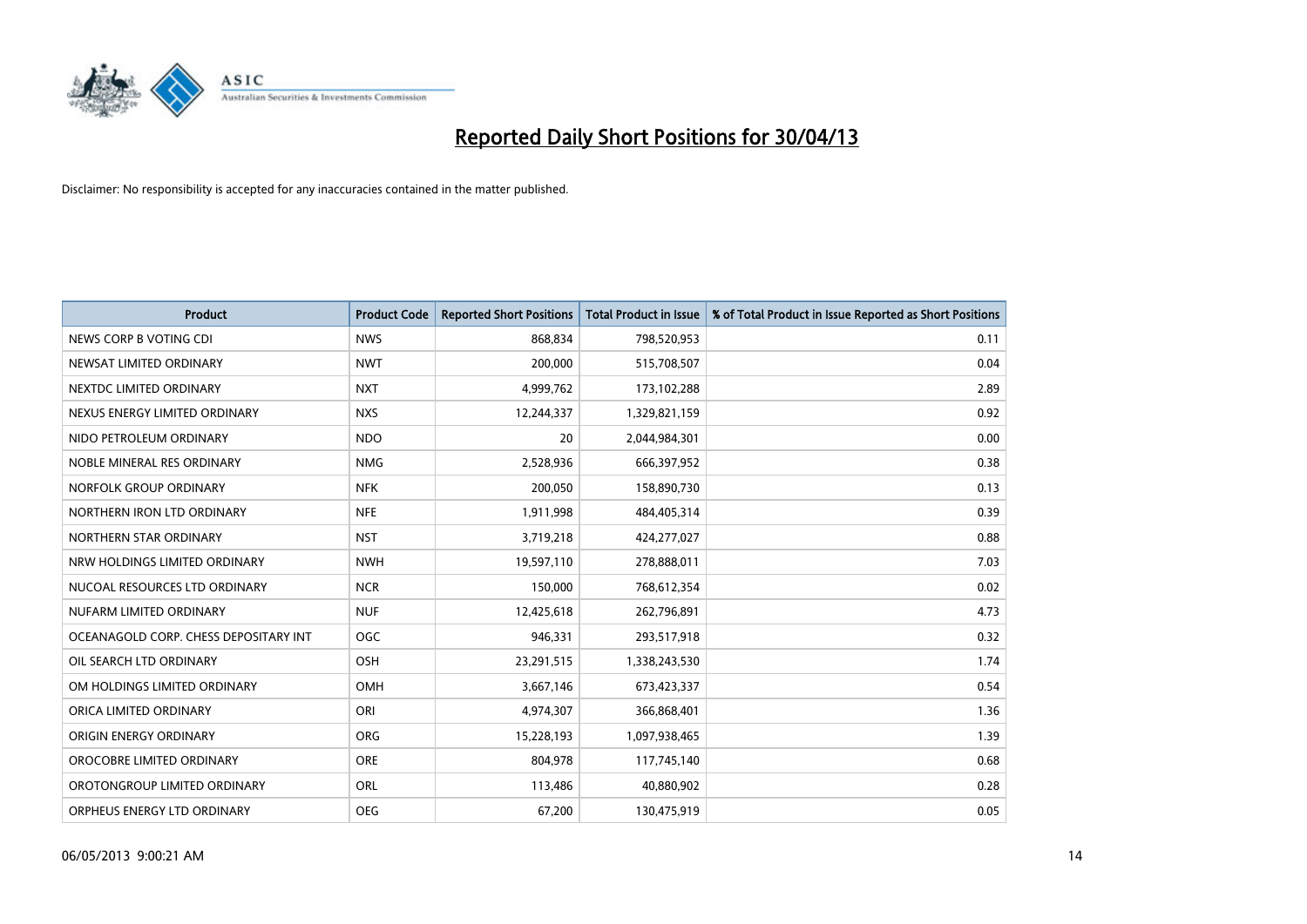

| <b>Product</b>               | <b>Product Code</b> | <b>Reported Short Positions</b> | <b>Total Product in Issue</b> | % of Total Product in Issue Reported as Short Positions |
|------------------------------|---------------------|---------------------------------|-------------------------------|---------------------------------------------------------|
| OZ MINERALS ORDINARY         | OZL                 | 17,785,586                      | 303,470,022                   | 5.86                                                    |
| PACIFIC BRANDS ORDINARY      | <b>PBG</b>          | 9,401,273                       | 912,915,695                   | 1.03                                                    |
| PALADIN ENERGY LTD ORDINARY  | <b>PDN</b>          | 106,707,709                     | 837,187,808                   | 12.75                                                   |
| PANAUST LIMITED ORDINARY     | <b>PNA</b>          | 9,076,922                       | 615,911,205                   | 1.47                                                    |
| PANORAMIC RESOURCES ORDINARY | PAN                 | 2,062,096                       | 256,899,729                   | 0.80                                                    |
| PAPERLINX LIMITED ORDINARY   | <b>PPX</b>          | 47,806                          | 609,280,761                   | 0.01                                                    |
| PAPILLON RES LTD ORDINARY    | <b>PIR</b>          | 2,432,363                       | 336,978,210                   | 0.72                                                    |
| PATTIES FOODS LTD ORDINARY   | PFL                 | 4,605                           | 139,065,639                   | 0.00                                                    |
| PEET LIMITED ORDINARY        | <b>PPC</b>          | 4,070,220                       | 364,592,768                   | 1.12                                                    |
| PERILYA LIMITED ORDINARY     | PEM                 | 382                             | 769,316,426                   | 0.00                                                    |
| PERPETUAL LIMITED ORDINARY   | PPT                 | 2,116,719                       | 41,980,678                    | 5.04                                                    |
| PERSEUS MINING LTD ORDINARY  | PRU                 | 23,513,615                      | 457,962,088                   | 5.13                                                    |
| PHARMAXIS LTD ORDINARY       | <b>PXS</b>          | 12,819,415                      | 308,543,389                   | 4.15                                                    |
| PLATINUM ASSET ORDINARY      | <b>PTM</b>          | 6,272,955                       | 561,347,878                   | 1.12                                                    |
| PLATINUM AUSTRALIA ORDINARY  | <b>PLA</b>          | 836,127                         | 504,968,043                   | 0.17                                                    |
| PMI GOLD CORP CDI 1:1        | <b>PVM</b>          | 232,274                         | 146,516,845                   | 0.16                                                    |
| PMP LIMITED ORDINARY         | <b>PMP</b>          | 128,840                         | 323,781,124                   | 0.04                                                    |
| PRANA BIOTECHNOLOGY ORDINARY | <b>PBT</b>          | 306,080                         | 371,239,938                   | 0.08                                                    |
| PREMIER INVESTMENTS ORDINARY | <b>PMV</b>          | 477,361                         | 155,260,478                   | 0.31                                                    |
| PRIMA BIOMED LTD ORDINARY    | <b>PRR</b>          | 767,755                         | 1,066,063,388                 | 0.07                                                    |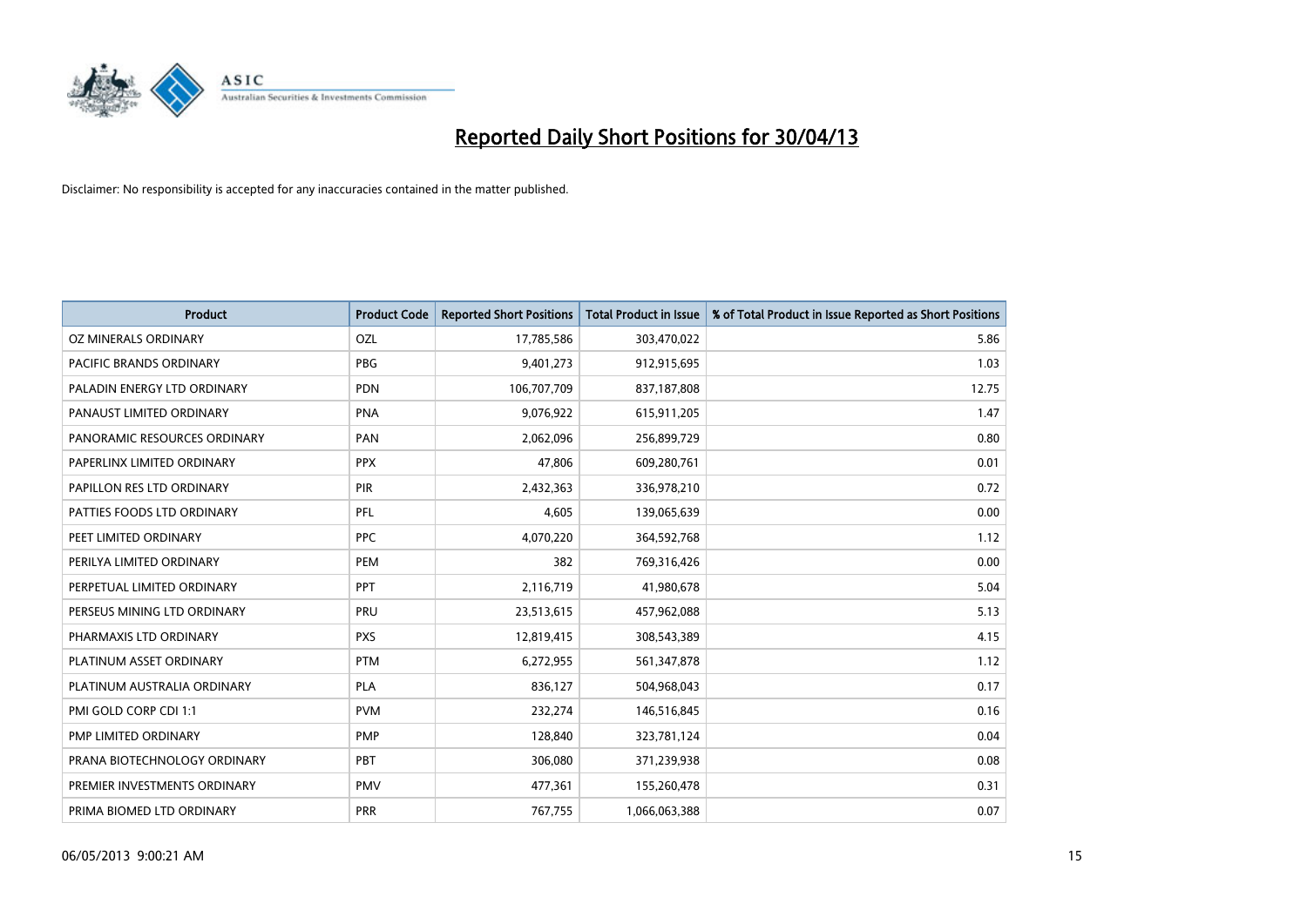

| <b>Product</b>                    | <b>Product Code</b> | <b>Reported Short Positions</b> | <b>Total Product in Issue</b> | % of Total Product in Issue Reported as Short Positions |
|-----------------------------------|---------------------|---------------------------------|-------------------------------|---------------------------------------------------------|
| PRIMARY HEALTH CARE ORDINARY      | <b>PRY</b>          | 17,478,025                      | 503,921,941                   | 3.47                                                    |
| PRIMEAG AUSTRALIA ORDINARY        | PAG                 | 36,341                          | 266,394,444                   | 0.01                                                    |
| PROGRAMMED ORDINARY               | <b>PRG</b>          | 219,154                         | 118,179,696                   | 0.19                                                    |
| PURA VIDA ENERGY NL ORDINARY      | <b>PVD</b>          | 157,040                         | 59,983,514                    | 0.26                                                    |
| <b>QANTAS AIRWAYS ORDINARY</b>    | QAN                 | 25,078,875                      | 2,241,945,788                 | 1.12                                                    |
| OBE INSURANCE GROUP ORDINARY      | <b>OBE</b>          | 48,559,258                      | 1,200,002,952                 | 4.05                                                    |
| <b>QLD MINING CORP ORDINARY</b>   | QMN                 | 1,300,000                       | 869,999,817                   | 0.15                                                    |
| ORXPHARMA LTD ORDINARY            | QRX                 | 297,496                         | 144,644,706                   | 0.21                                                    |
| <b>OUBE HOLDINGS LTD ORDINARY</b> | <b>QUB</b>          | 15,767,528                      | 928,965,547                   | 1.70                                                    |
| RAMELIUS RESOURCES ORDINARY       | <b>RMS</b>          | 5,973,771                       | 337,586,949                   | 1.77                                                    |
| RAMSAY HEALTH CARE ORDINARY       | <b>RHC</b>          | 1,663,157                       | 202,081,252                   | 0.82                                                    |
| RANGE RESOURCES LTD ORDINARY      | <b>RRS</b>          | 44,458                          | 2,567,810,783                 | 0.00                                                    |
| <b>RCR TOMLINSON ORDINARY</b>     | <b>RCR</b>          | 162,718                         | 132,431,265                   | 0.12                                                    |
| <b>REA GROUP ORDINARY</b>         | <b>REA</b>          | 66,301                          | 131,714,699                   | 0.05                                                    |
| <b>RECKON LIMITED ORDINARY</b>    | <b>RKN</b>          | 451,770                         | 129,488,015                   | 0.35                                                    |
| <b>RED 5 LIMITED ORDINARY</b>     | <b>RED</b>          | 789,746                         | 135,488,008                   | 0.58                                                    |
| <b>RED FORK ENERGY ORDINARY</b>   | <b>RFE</b>          | 5,247,026                       | 384,951,719                   | 1.36                                                    |
| REDBANK ENERGY LTD ORDINARY       | AEJ                 | 13                              | 786,287                       | 0.00                                                    |
| <b>REDFLEX HOLDINGS ORDINARY</b>  | <b>RDF</b>          | 10,203                          | 110,762,310                   | 0.01                                                    |
| REECE AUSTRALIA LTD. ORDINARY     | <b>REH</b>          | 572                             | 99,600,000                    | 0.00                                                    |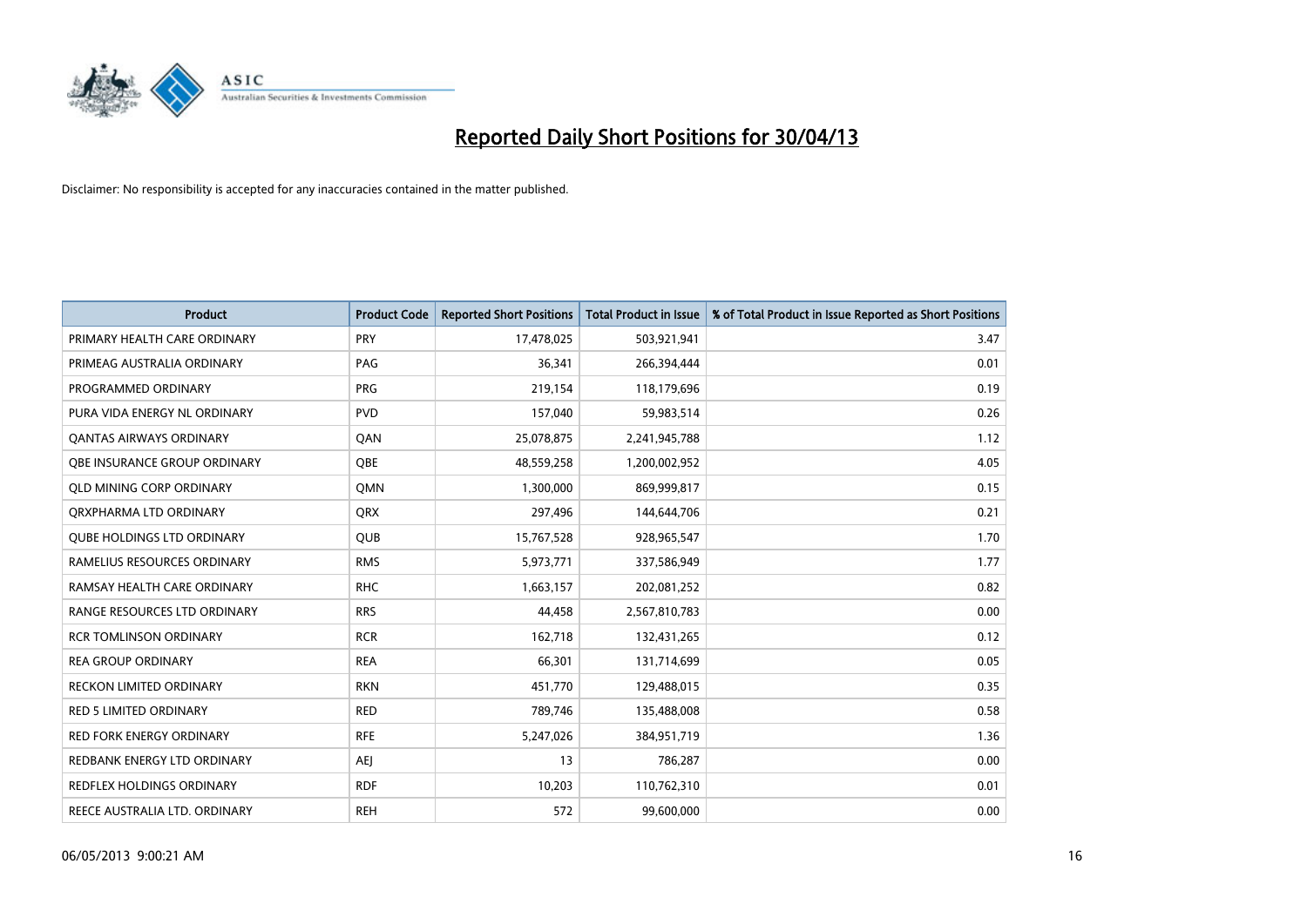

| Product                               | <b>Product Code</b> | <b>Reported Short Positions</b> | <b>Total Product in Issue</b> | % of Total Product in Issue Reported as Short Positions |
|---------------------------------------|---------------------|---------------------------------|-------------------------------|---------------------------------------------------------|
| REED RESOURCES LTD ORDINARY           | <b>RDR</b>          | 31,163                          | 519,976,564                   | 0.01                                                    |
| REGIS RESOURCES ORDINARY              | <b>RRL</b>          | 13,284,825                      | 474,413,655                   | 2.80                                                    |
| RESMED INC CDI 10:1                   | <b>RMD</b>          | 14,868,550                      | 1,556,242,300                 | 0.96                                                    |
| <b>RESOLUTE MINING ORDINARY</b>       | <b>RSG</b>          | 2,168,925                       | 643,094,224                   | 0.34                                                    |
| <b>RESOURCE GENERATION ORDINARY</b>   | <b>RES</b>          | 1,330,073                       | 284,698,002                   | 0.47                                                    |
| RETAIL FOOD GROUP ORDINARY            | <b>RFG</b>          | 237,466                         | 130,227,856                   | 0.18                                                    |
| REX MINERALS LIMITED ORDINARY         | <b>RXM</b>          | 2,506,834                       | 188,907,284                   | 1.33                                                    |
| <b>RHG LIMITED ORDINARY</b>           | <b>RHG</b>          | 1,085                           | 308,483,177                   | 0.00                                                    |
| <b>RIALTO ENERGY ORDINARY</b>         | <b>RIA</b>          | 41                              | 682,929,991                   | 0.00                                                    |
| <b>RIDLEY CORPORATION ORDINARY</b>    | <b>RIC</b>          | 1,256,342                       | 307,817,071                   | 0.41                                                    |
| RIO TINTO LIMITED ORDINARY            | <b>RIO</b>          | 12,836,759                      | 435,758,720                   | 2.95                                                    |
| ROC OIL COMPANY ORDINARY              | <b>ROC</b>          | 1,625,982                       | 683,235,552                   | 0.24                                                    |
| RURALCO HOLDINGS ORDINARY             | <b>RHL</b>          | 12,000                          | 55,019,284                    | 0.02                                                    |
| SAI GLOBAL LIMITED ORDINARY           | SAI                 | 12,580,546                      | 209,019,442                   | 6.02                                                    |
| SALMAT LIMITED ORDINARY               | <b>SLM</b>          | 82,269                          | 159,812,799                   | 0.05                                                    |
| SAMSON OIL & GAS LTD ORDINARY         | SSN                 | 3,505,000                       | 2,114,831,858                 | 0.17                                                    |
| SANDFIRE RESOURCES ORDINARY           | <b>SFR</b>          | 3,863,963                       | 153,650,968                   | 2.51                                                    |
| <b>SANTOS LTD ORDINARY</b>            | <b>STO</b>          | 2,904,514                       | 964,267,679                   | 0.30                                                    |
| SARACEN MINERAL ORDINARY              | SAR                 | 13,464,976                      | 595,263,186                   | 2.26                                                    |
| SCA PROPERTY GROUP STAPLED SECURITIES | SCP                 | 31,727,096                      | 585,455,114                   | 5.42                                                    |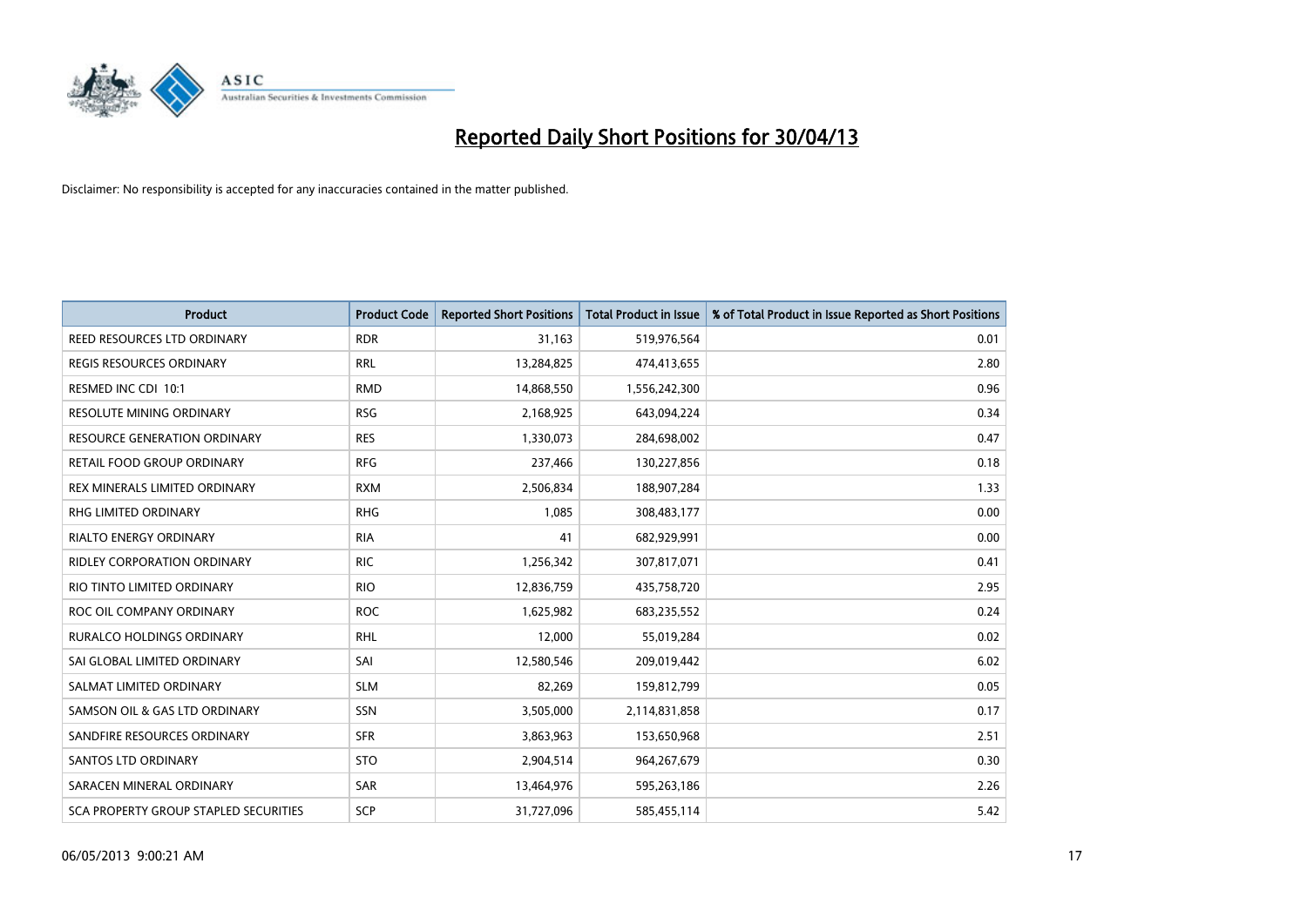

| <b>Product</b>                           | <b>Product Code</b> | <b>Reported Short Positions</b> | <b>Total Product in Issue</b> | % of Total Product in Issue Reported as Short Positions |
|------------------------------------------|---------------------|---------------------------------|-------------------------------|---------------------------------------------------------|
| SEDGMAN LIMITED ORDINARY                 | <b>SDM</b>          | 557,169                         | 220,368,310                   | 0.25                                                    |
| SEEK LIMITED ORDINARY                    | <b>SEK</b>          | 12,971,935                      | 337,833,019                   | 3.84                                                    |
| SELECT HARVESTS ORDINARY                 | <b>SHV</b>          | 20,703                          | 57, 151, 112                  | 0.04                                                    |
| SENEX ENERGY LIMITED ORDINARY            | <b>SXY</b>          | 20,197,436                      | 1,140,804,837                 | 1.77                                                    |
| SERVCORP LIMITED ORDINARY                | SRV                 | 80                              | 98,432,275                    | 0.00                                                    |
| SERVICE STREAM ORDINARY                  | SSM                 | 729,353                         | 283,418,867                   | 0.26                                                    |
| SEVEN GROUP HOLDINGS ORDINARY            | <b>SVW</b>          | 1,411,558                       | 308,160,281                   | 0.46                                                    |
| SEVEN WEST MEDIA LTD ORDINARY            | <b>SWM</b>          | 12,178,874                      | 999,160,872                   | 1.22                                                    |
| SIGMA PHARMACEUTICAL ORDINARY            | <b>SIP</b>          | 9,124,882                       | 1,151,625,141                 | 0.79                                                    |
| SILEX SYSTEMS ORDINARY                   | <b>SLX</b>          | 1,680,385                       | 170,232,464                   | 0.99                                                    |
| SILVER CHEF LIMITED ORDINARY             | <b>SIV</b>          | 14,543                          | 28,762,745                    | 0.05                                                    |
| SILVER LAKE RESOURCE ORDINARY            | <b>SLR</b>          | 6,028,510                       | 379,048,750                   | 1.59                                                    |
| SIMS METAL MGMT LTD ORDINARY             | SGM                 | 14,487,915                      | 204,309,387                   | 7.09                                                    |
| SINGAPORE TELECOMM. CHESS DEPOSITARY INT | SGT                 | 1,836,419                       | 194,460,137                   | 0.94                                                    |
| SIRIUS RESOURCES NL ORDINARY             | <b>SIR</b>          | 908,759                         | 224,620,167                   | 0.40                                                    |
| SIRTEX MEDICAL ORDINARY                  | <b>SRX</b>          | 681,566                         | 55,768,136                    | 1.22                                                    |
| SKILLED GROUP LTD ORDINARY               | <b>SKE</b>          | 4,525,818                       | 233,533,526                   | 1.94                                                    |
| <b>SKY NETWORK ORDINARY</b>              | <b>SKT</b>          | 150,000                         | 389,139,785                   | 0.04                                                    |
| SKYCITY ENT GRP LTD ORDINARY             | <b>SKC</b>          | 132,313                         | 576,958,340                   | 0.02                                                    |
| <b>SLATER &amp; GORDON ORDINARY</b>      | SGH                 | 1,773                           | 170,537,215                   | 0.00                                                    |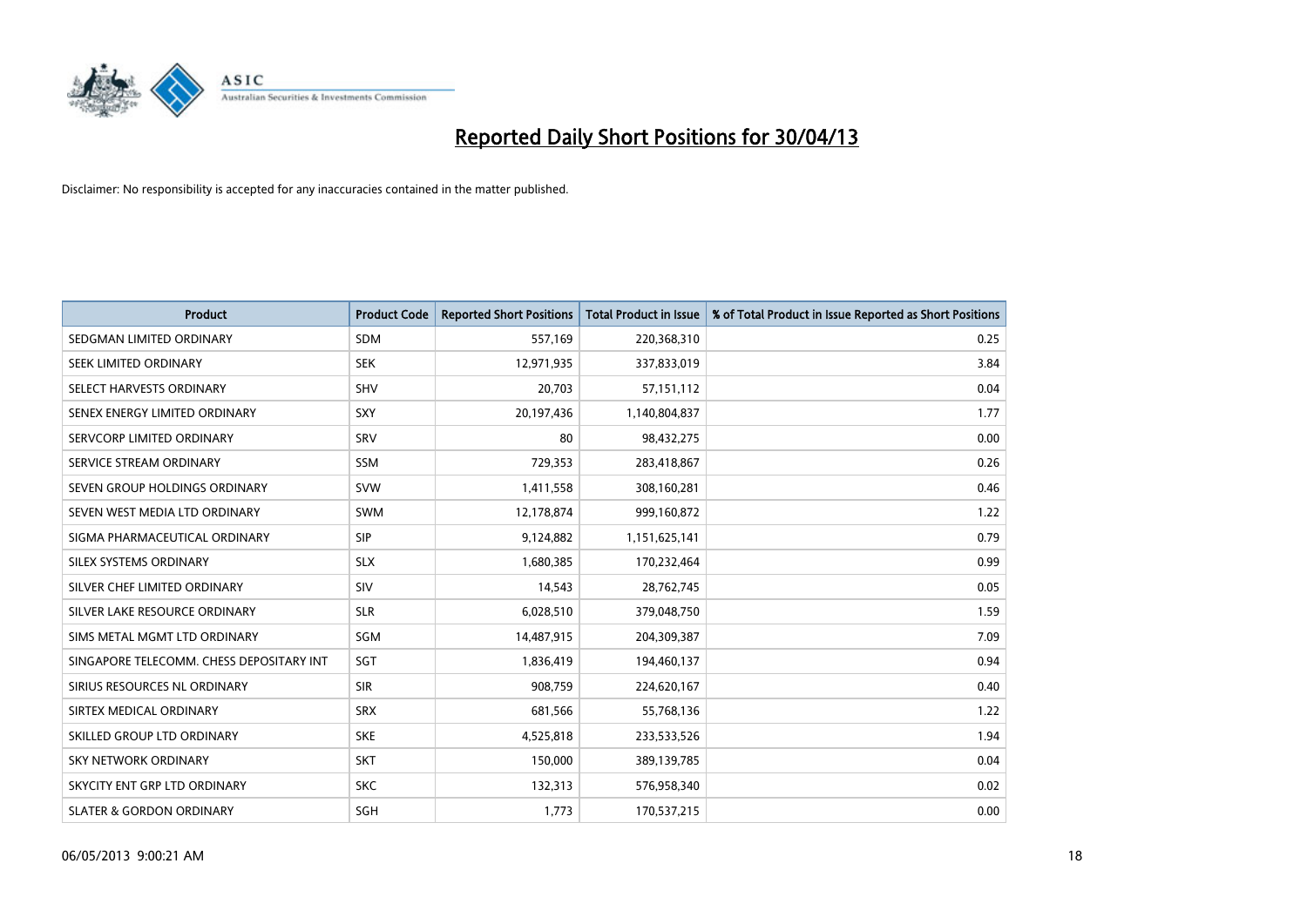

| <b>Product</b>                           | <b>Product Code</b> | <b>Reported Short Positions</b> | <b>Total Product in Issue</b> | % of Total Product in Issue Reported as Short Positions |
|------------------------------------------|---------------------|---------------------------------|-------------------------------|---------------------------------------------------------|
| SMS MANAGEMENT, ORDINARY                 | <b>SMX</b>          | 2,368,656                       | 69,378,477                    | 3.41                                                    |
| SONIC HEALTHCARE ORDINARY                | <b>SHL</b>          | 10,257,813                      | 396,207,681                   | 2.59                                                    |
| SOUL PATTINSON (W.H) ORDINARY            | <b>SOL</b>          | 19,401                          | 239,395,320                   | 0.01                                                    |
| SOUTH BOULDER MINES ORDINARY             | <b>STB</b>          | 12,900                          | 127,952,826                   | 0.01                                                    |
| SP AUSNET STAPLED SECURITIES             | SPN                 | 22,656,741                      | 3,367,543,113                 | 0.67                                                    |
| SPARK INFRASTRUCTURE STAPLED NOTE & UNIT | SKI                 | 49,470,842                      | 1,326,734,264                 | 3.73                                                    |
| SPDR 200 FUND ETF UNITS                  | <b>STW</b>          | 56,308                          | 46,151,346                    | 0.12                                                    |
| SPECIALTY FASHION ORDINARY               | SFH                 | 2,249                           | 192,236,121                   | 0.00                                                    |
| ST BARBARA LIMITED ORDINARY              | <b>SBM</b>          | 11,419,058                      | 488,074,077                   | 2.34                                                    |
| STARPHARMA HOLDINGS ORDINARY             | <b>SPL</b>          | 11,020,440                      | 283,665,948                   | 3.89                                                    |
| STHN CROSS MEDIA ORDINARY                | SXL                 | 7,554,423                       | 704,858,524                   | 1.07                                                    |
| STOCKLAND UNITS/ORD STAPLED              | SGP                 | 13,508,518                      | 2,202,657,963                 | 0.61                                                    |
| STRAITS RES LTD. ORDINARY                | SRO                 | 64,365                          | 1,164,150,159                 | 0.01                                                    |
| STW COMMUNICATIONS ORDINARY              | SGN                 | 18,450                          | 403,828,512                   | 0.00                                                    |
| SUNCORP GROUP LTD ORDINARY               | <b>SUN</b>          | 6,321,504                       | 1,286,600,980                 | 0.49                                                    |
| SUNDANCE ENERGY ORDINARY                 | <b>SEA</b>          | 1,605,220                       | 402,425,140                   | 0.40                                                    |
| SUNDANCE RESOURCES ORDINARY              | SDL                 | 28,039,667                      | 3,072,110,985                 | 0.91                                                    |
| SUNLAND GROUP LTD ORDINARY               | <b>SDG</b>          | 18,391                          | 189,417,674                   | 0.01                                                    |
| SUPER RET REP LTD ORDINARY               | SUL                 | 601,387                         | 196,472,811                   | 0.31                                                    |
| SYD AIRPORT STAPLED US PROHIBIT.         | <b>SYD</b>          | 22,146,627                      | 1,861,210,782                 | 1.19                                                    |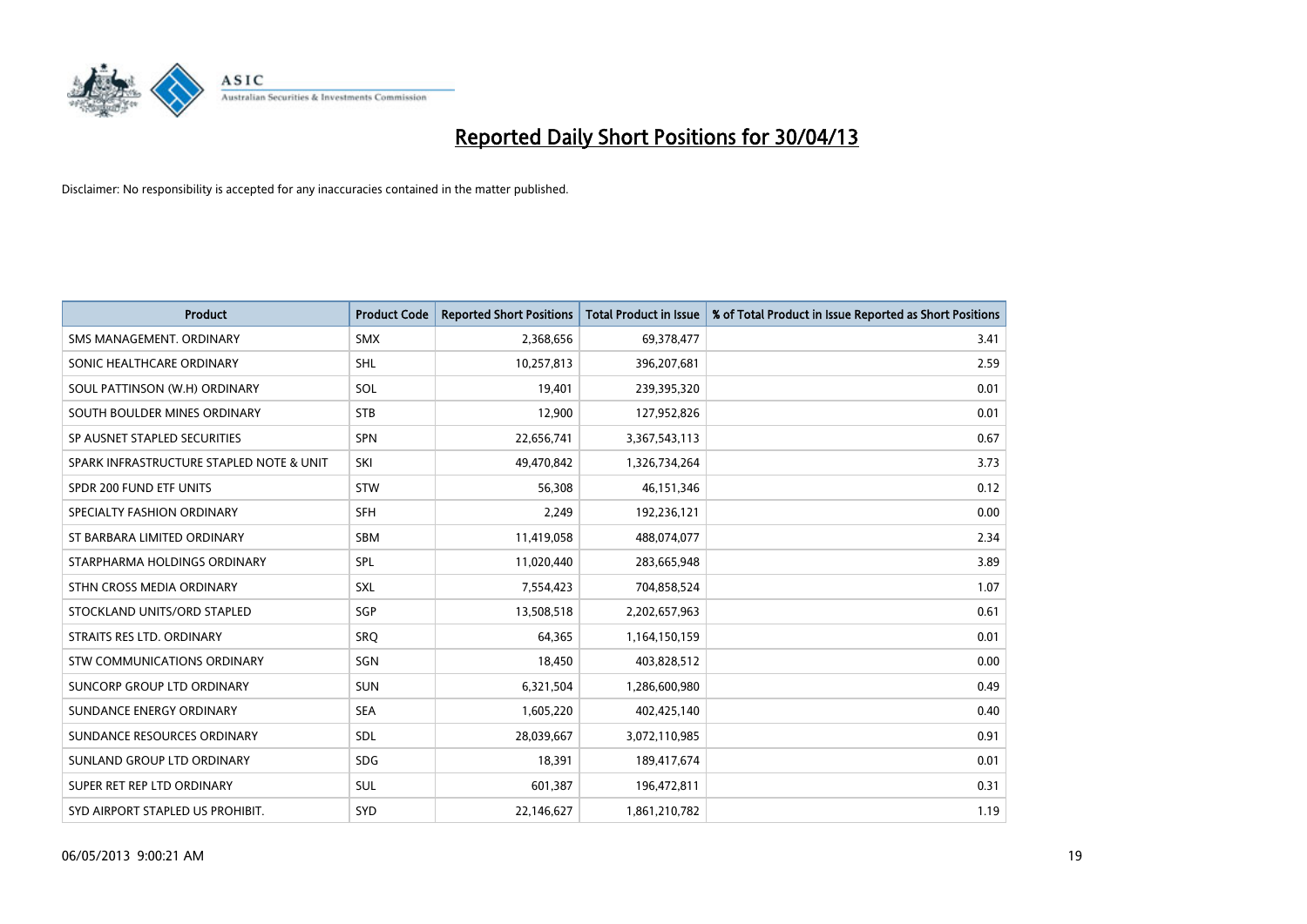

| <b>Product</b>                      | <b>Product Code</b> | <b>Reported Short Positions</b> | <b>Total Product in Issue</b> | % of Total Product in Issue Reported as Short Positions |
|-------------------------------------|---------------------|---------------------------------|-------------------------------|---------------------------------------------------------|
| SYRAH RESOURCES ORDINARY            | <b>SYR</b>          | 184,378                         | 147,767,623                   | 0.12                                                    |
| TABCORP HOLDINGS LTD ORDINARY       | TAH                 | 15,563,714                      | 744,885,690                   | 2.09                                                    |
| TALON PETROLEUM LTD ORDINARY        | <b>TPD</b>          | 38,218                          | 98,135,433                    | 0.04                                                    |
| TANAMI GOLD NL ORDINARY             | <b>TAM</b>          | 615,134                         | 587,548,523                   | 0.10                                                    |
| TAP OIL LIMITED ORDINARY            | <b>TAP</b>          | 941,500                         | 241,608,606                   | 0.39                                                    |
| TASSAL GROUP LIMITED ORDINARY       | <b>TGR</b>          | 50,607                          | 146,304,404                   | 0.03                                                    |
| <b>TATTS GROUP LTD ORDINARY</b>     | <b>TTS</b>          | 17,220,860                      | 1,402,686,978                 | 1.23                                                    |
| TELECOM CORPORATION ORDINARY        | <b>TEL</b>          | 15,748,767                      | 1,816,996,340                 | 0.87                                                    |
| TELSTRA CORPORATION, ORDINARY       | <b>TLS</b>          | 17,788,589                      | 12,443,074,357                | 0.14                                                    |
| TEN NETWORK HOLDINGS ORDINARY       | <b>TEN</b>          | 88,239,548                      | 2,586,970,845                 | 3.41                                                    |
| TERANGA GOLD CORP CDI 1:1           | <b>TGZ</b>          | 140,259                         | 172,616,806                   | 0.08                                                    |
| THE REJECT SHOP ORDINARY            | <b>TRS</b>          | 2,026,798                       | 26,092,220                    | 7.77                                                    |
| THORN GROUP LIMITED ORDINARY        | <b>TGA</b>          | 4,709                           | 147,584,880                   | 0.00                                                    |
| TIGER RESOURCES ORDINARY            | TGS                 | 2,703,294                       | 674,770,269                   | 0.40                                                    |
| TOLL HOLDINGS LTD ORDINARY          | <b>TOL</b>          | 30,882,020                      | 717,133,875                   | 4.31                                                    |
| TOX FREE SOLUTIONS ORDINARY         | <b>TOX</b>          | 1,060,075                       | 115,999,858                   | 0.91                                                    |
| TPG TELECOM LIMITED ORDINARY        | <b>TPM</b>          | 909,170                         | 793,808,141                   | 0.11                                                    |
| TRADE ME GROUP ORDINARY             | <b>TME</b>          | 426,637                         | 396,017,568                   | 0.11                                                    |
| <b>TRANSFIELD SERVICES ORDINARY</b> | <b>TSE</b>          | 11,838,062                      | 512,457,716                   | 2.31                                                    |
| TRANSPACIFIC INDUST. ORDINARY       | <b>TPI</b>          | 3,161,995                       | 1,578,563,490                 | 0.20                                                    |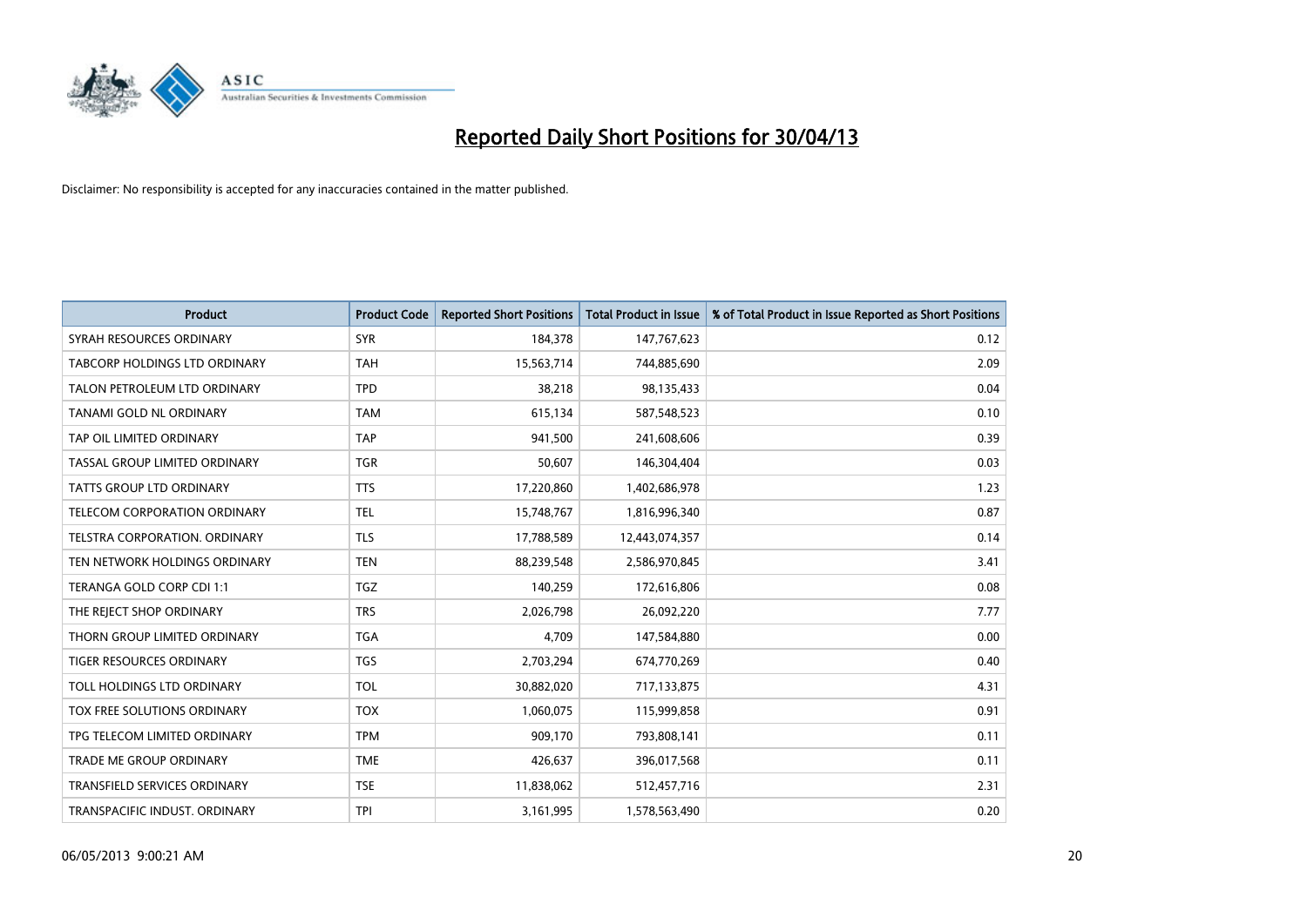

| <b>Product</b>                         | <b>Product Code</b> | <b>Reported Short Positions</b> | <b>Total Product in Issue</b> | % of Total Product in Issue Reported as Short Positions |
|----------------------------------------|---------------------|---------------------------------|-------------------------------|---------------------------------------------------------|
| TRANSURBAN GROUP TRIPLE STAPLED SEC.   | <b>TCL</b>          | 5,102,041                       | 1,481,594,818                 | 0.34                                                    |
| TREASURY WINE ESTATE ORDINARY          | <b>TWE</b>          | 17,795,032                      | 647,227,144                   | 2.75                                                    |
| TROY RESOURCES LTD ORDINARY            | <b>TRY</b>          | 3,537,633                       | 91,318,649                    | 3.87                                                    |
| UGL LIMITED ORDINARY                   | UGL                 | 10,579,230                      | 166,511,240                   | 6.35                                                    |
| UNILIFE CORPORATION CDI 6:1            | <b>UNS</b>          | 2,507                           | 253,734,744                   | 0.00                                                    |
| UXC LIMITED ORDINARY                   | <b>UXC</b>          | 568,000                         | 308,806,649                   | 0.18                                                    |
| VIRGIN AUS HLDG LTD ORDINARY           | <b>VAH</b>          | 69,150,730                      | 2,581,231,776                 | 2.68                                                    |
| <b>VNGD AUS SHARES ETF UNITS</b>       | <b>VAS</b>          | 774                             | 6,027,438                     | 0.01                                                    |
| <b>VOCUS COMMS LTD ORDINARY</b>        | <b>VOC</b>          | 113,021                         | 78,017,825                    | 0.14                                                    |
| <b>WATPAC LIMITED ORDINARY</b>         | <b>WTP</b>          | 200,531                         | 184,332,526                   | 0.11                                                    |
| <b>WDS LIMITED ORDINARY</b>            | <b>WDS</b>          | $\overline{7}$                  | 144,740,614                   | 0.00                                                    |
| WEBJET LIMITED ORDINARY                | <b>WEB</b>          | 226,944                         | 79,397,959                    | 0.29                                                    |
| <b>WESFARMERS LIMITED ORDINARY</b>     | <b>WES</b>          | 28,488,426                      | 1,006,660,776                 | 2.83                                                    |
| WESFARMERS LIMITED PARTIALLY PROTECTED | <b>WESN</b>         | 34,237                          | 150,532,822                   | 0.02                                                    |
| WESTERN AREAS LTD ORDINARY             | <b>WSA</b>          | 15,938,357                      | 196,843,803                   | 8.10                                                    |
| WESTERN DESERT RES. ORDINARY           | <b>WDR</b>          | 2,023,643                       | 360,853,631                   | 0.56                                                    |
| WESTFIELD GROUP ORD/UNIT STAPLED SEC   | <b>WDC</b>          | 6,309,265                       | 2,194,138,450                 | 0.29                                                    |
| WESTFIELD RETAIL TST UNIT STAPLED      | <b>WRT</b>          | 14,871,625                      | 3,054,166,195                 | 0.49                                                    |
| <b>WESTPAC BANKING CORP ORDINARY</b>   | <b>WBC</b>          | 26,527,200                      | 3,103,729,084                 | 0.85                                                    |
| WHITE ENERGY COMPANY ORDINARY          | <b>WEC</b>          | 3,442,940                       | 322,974,494                   | 1.07                                                    |